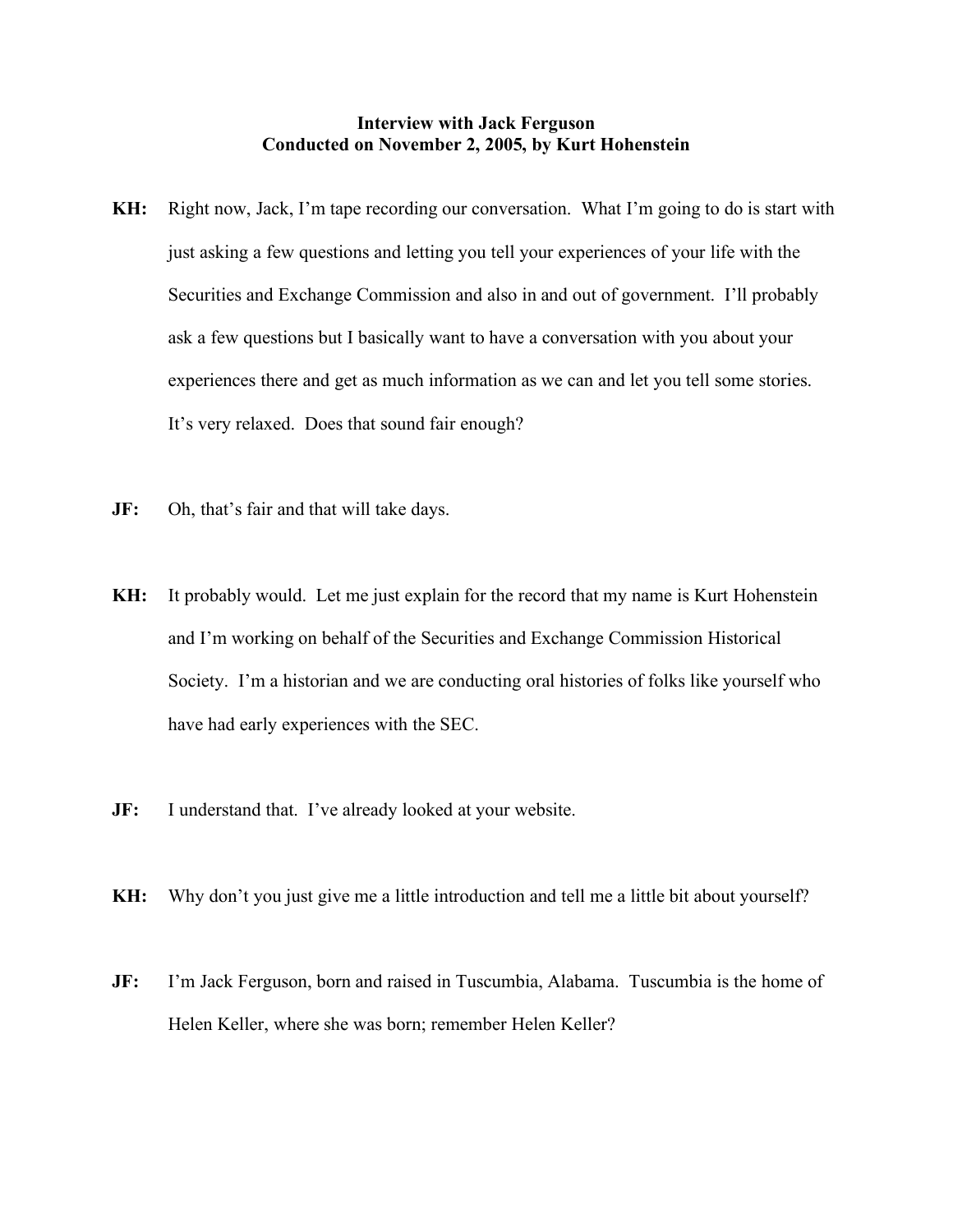- **KH:** I sure do. When were you born, Jack?
- **JF:** February 6, 1915.
- **KH:** Tuscumbia is a small town in Alabama?
- **JF:** It was about 6,000; it still is about that.
- **KH:** How long did you stay in Alabama?
- **JF:** My aunt took me to Florence, Alabama, which was five miles. We had streetcars from Tuscumbia to Sheffield to Florence. That's tri-city in those days; the paper was *The Tri-City Daily*. She took me to Florence to take a Federal civil service examination.
- **KH:** What year, do you remember?
- **JF:** I'm trying to figure out; it must have been in the '30s.
- **KH:** Early '30s?
- **JF:** Early '30s.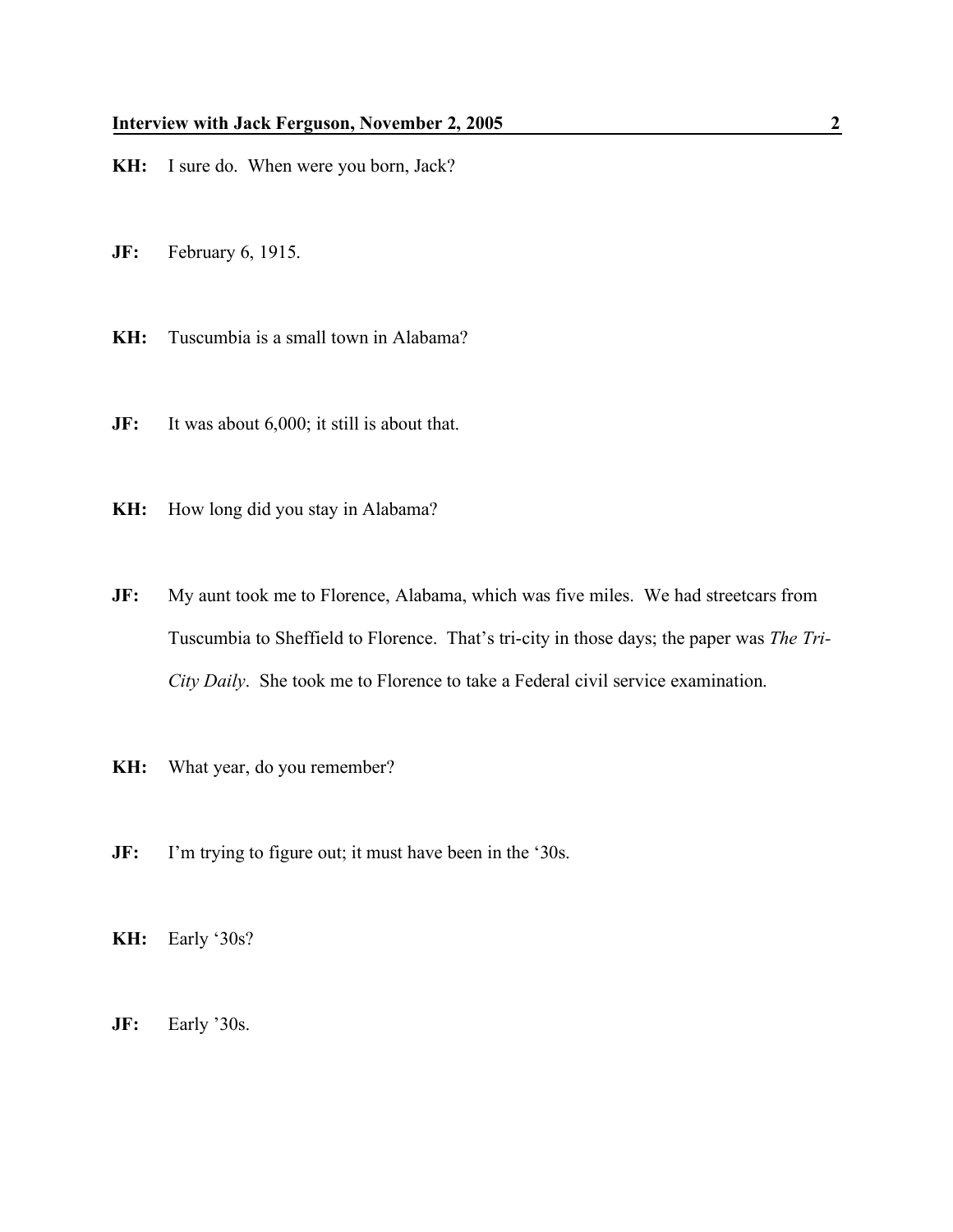- **KH:** We were in the Depression?
- **JF:** Oh God—yes. Really in the Depression. I worked for WPA.
- **KH:** There were a lot of folks that worked for the WPA.
- **JF:** There's a big spring in Tuscumbia. It's supposed to have been the most productive spring in the world. And that's where the Indians first started. But anyway, I took the exam in Florence. I didn't hear anything from it until I got a telegram from this agency in Washington in December of 1935.
- **KH:** You took the exam and then waited to hear back?
- **JF:** They sent me a telegram to report to work in December 1935.
- **KH:** Which agency was it?
- **JF:** That's questionable right now. I thought it was agricultural the Adjustment Administration or something like that.
- **KH:** The AAA maybe? One of the New Deal Agencies?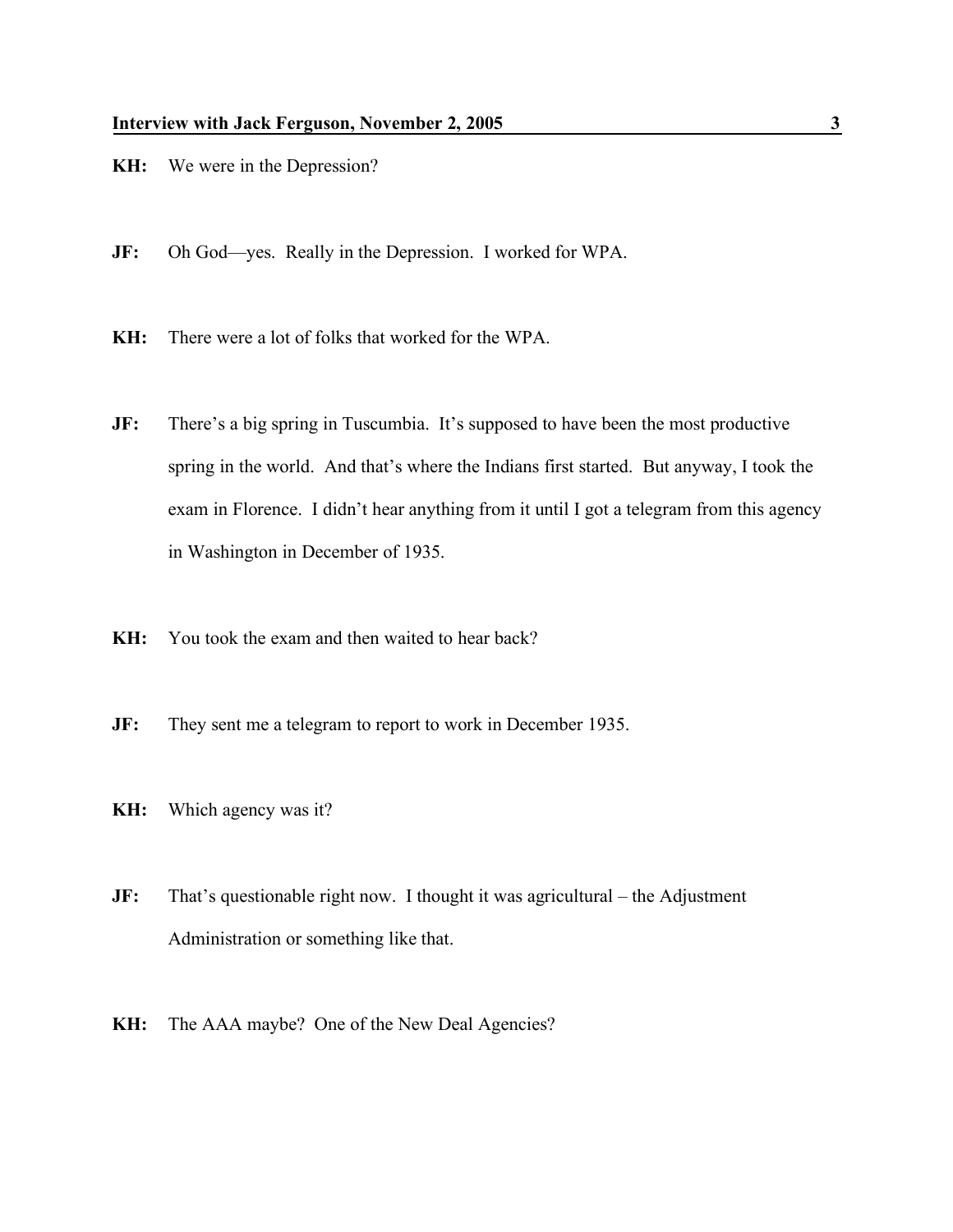- **JF:** It was the office in the Agricultural Department. I was a messenger there.
- **KH:** Tell me a little bit about what you did there. What were you duties as a messenger?
- **JF:** Whenever the telephone rang or somebody came and wanted somebody to do something, we had what they called a messenger pool. And you just sat there until you got the call.
- **KH:** You did whatever task was asked of you?
- **JF:** Whatever it required.
- **KH:** Do you remember, how did you get to the District?
- **JF:** By railroad on the Southern Railway. I borrowed \$75 from the local bank in Tuscumbia and my uncle had to go on the note because I was just a kid.
- **KH:** How old were you?
- **JF:** I think I was 18 or 19. I went to Washington. I had been up there once before because my dad had taken me. We got off the train and that's a big station there, and I looked out and there was the Capitol and all this stuff. I was very impressed. But when I got there to go to work by myself, I had never been away from home.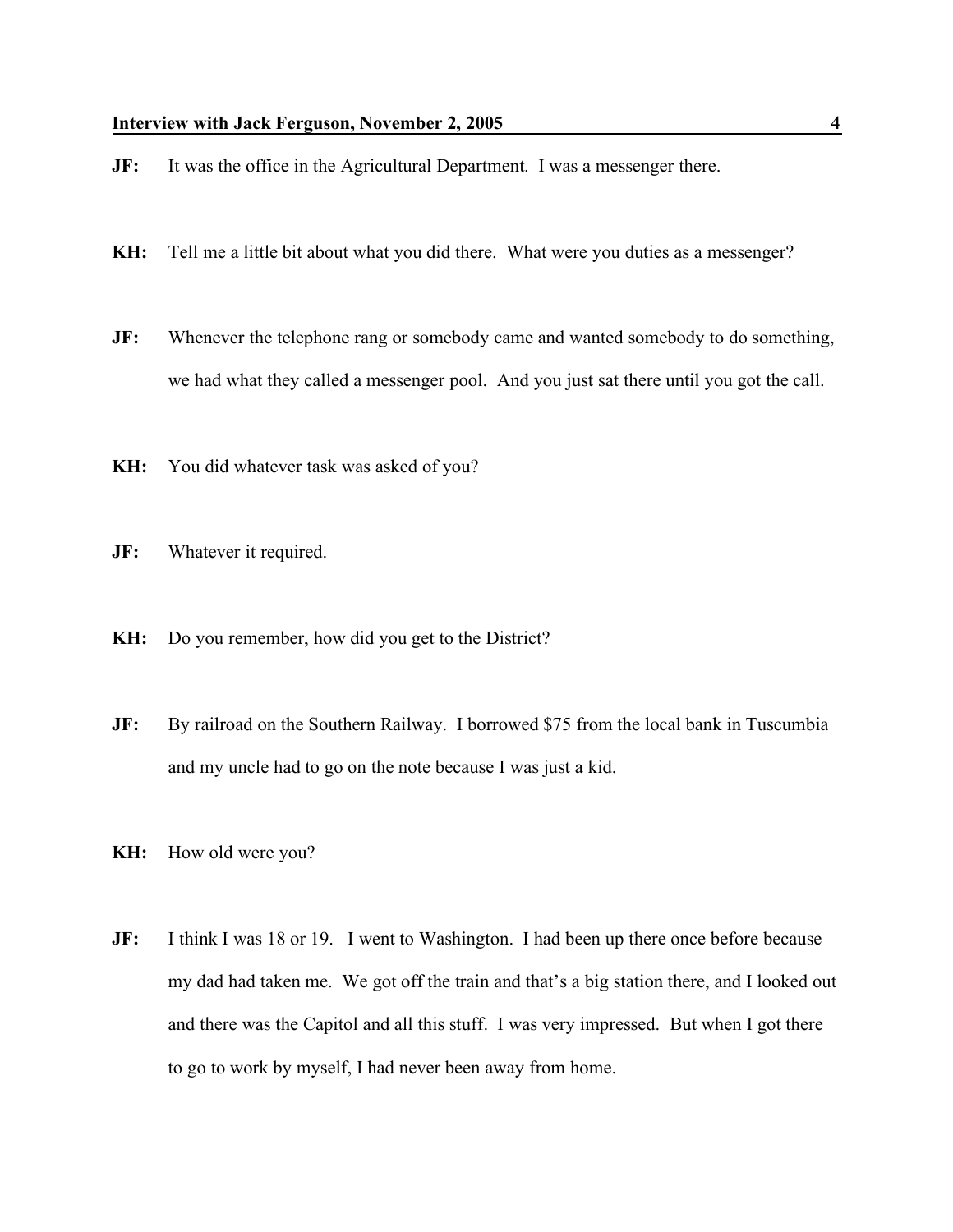When I got there, it was raining and I was supposed to meet with a fellow that somebody had made arrangements. He was from Tuscumbia also; he was already up there, and he was going to help me get a room somewhere. I had to take a cab and I got to his place where they said he was. Hell, he hadn't gotten up for the day, but then he got dressed and we went out and I got a room. I think it was on  $2<sup>nd</sup>$  Street.

- **KH:** Did you rent a room?
- **JF:** A boarding room. They didn't serve food; it was just a room for me.
- **KH:** Just a place to sleep in the evenings.
- **JF:** It had a bath downstairs. Back then, and I don't know if it's still that way, but houses most of them - were tall, three or four stories. Space was at a premium. I got a room up on the fourth floor and it was very lonesome up there. I went to work and then in two or three days it started snowing and it snowed for two or three days. And I had never been in anything like that. I had brought what I thought was an overcoat but actually I was not capable of handling anything like that.
- **KH:** I suppose in Alabama you hadn't seen a lot of snow.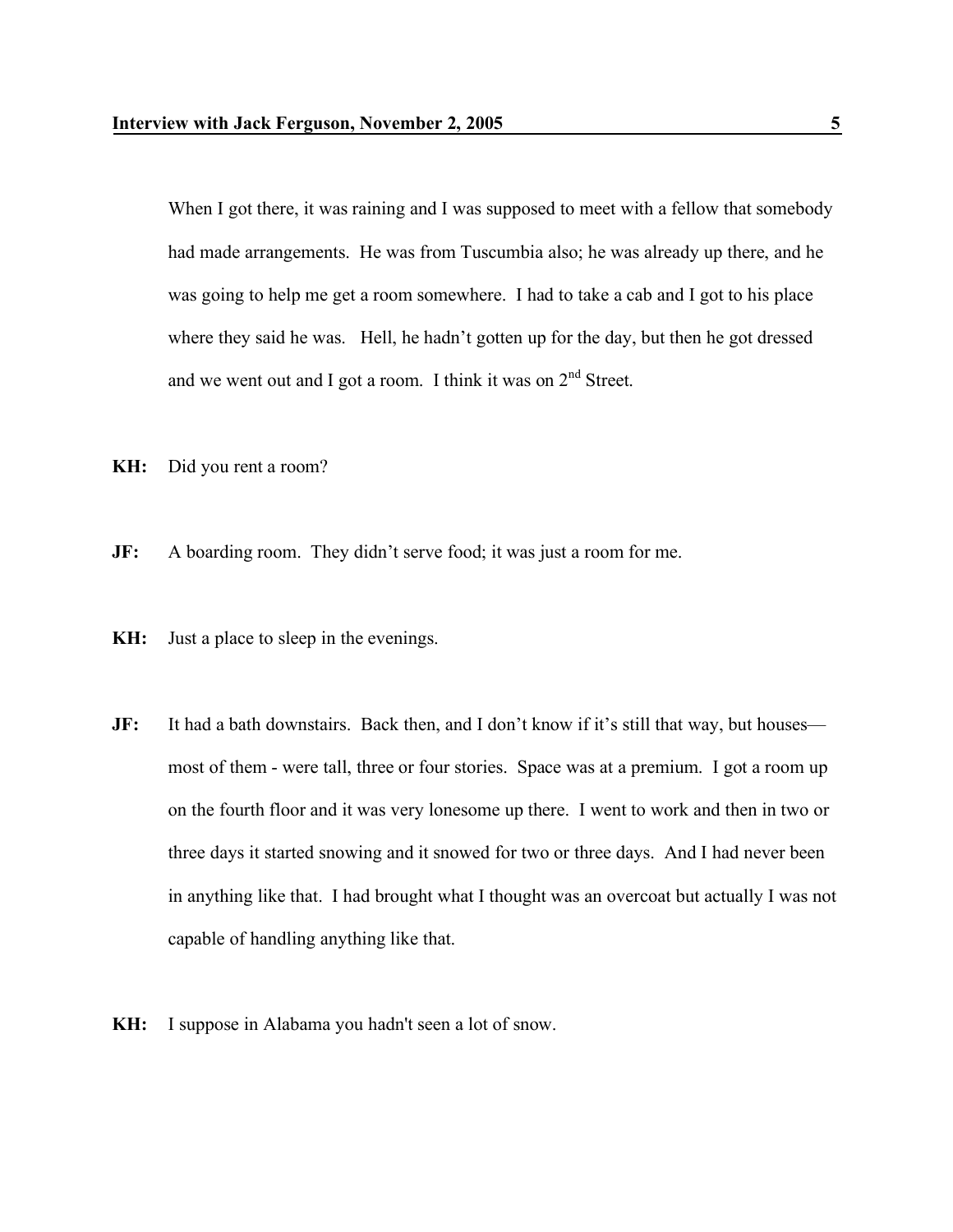- **JF:** My gosh, no, if it had snowed just a little bit that was excitement. I had to get on a trolley to get to work, and the trolleys had stopped at that time with all that snow, and I had to walk all the way down past the Washington Monument and up to the Agriculture Department. I remember the first day I was there. That hallway - I never saw anything like that. Have you ever been in a building like that?
- **KH:** So you worked for the Agricultural Department for awhile.
- **JF:** For about two or three months or less than that.
- **KH:** You eventually got over to the Securities and Exchange Commission.
- **JF:** I had a friend from Tuscumbia—Conrad McElvey and he had a friend and the friend told me, "I think they're looking for messengers over at the Securities and Exchange Commission." I had never heard of that outfit, but it was on  $18<sup>th</sup>$  Street and Pennsylvania Avenue. I went over there and talked to a fellow; I believe his name was Avery. I think he was in Personnel. He hired me.
- **KH:** So you went over there as a messenger also? What was your salary as a messenger?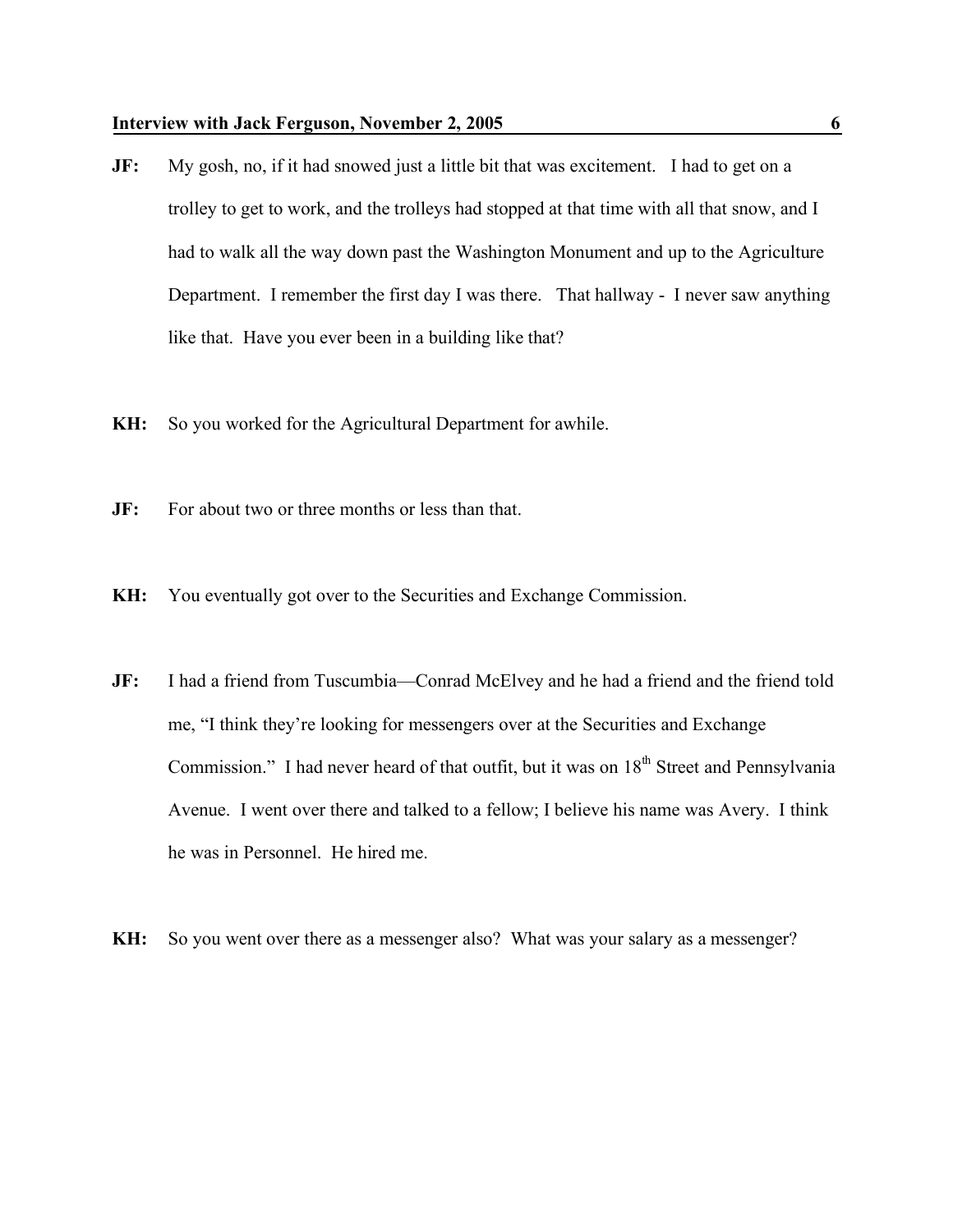**JF:** One thousand and forty-eight dollars a year. I think we got \$43.42 in cash to start with and then later on I was paid by check. But I was paying about \$20 for a room. And so I didn't have much to live on after that.

In that messenger pool at the SEC, they had about three or four fellows that had Master's Degree and one had a PhD. That's how tough things were. Of course they moved on shortly after that into better jobs. I stayed there maybe a year; then, I was assigned to be a messenger up on the seventh floor, which was Corporation Finance.

I started going to night school at George Washington University, which was only about two blocks from there.

- **KH:** Were there a lot of folks in with you working there that were doing the same thing? Going to night school?
- **JF:** Yes, and night school was pretty tough.
- **KH:** What were you studying to get—what degree?
- **JF:** A B.A.
- **KH:** In what field?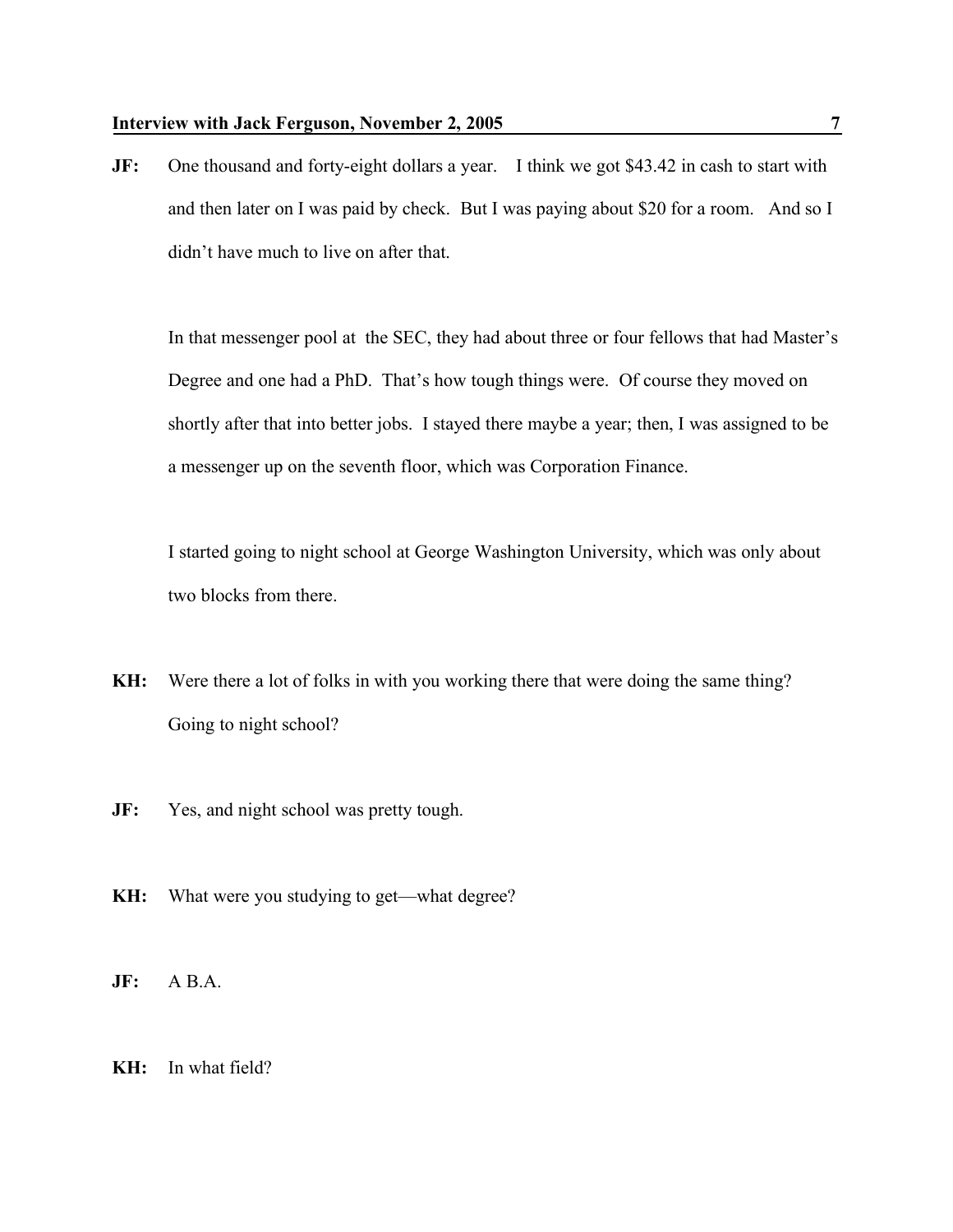- **JF:** Accounting. My aunt who had taken me to Florence before had also financed for me a correspondence course with LaSalle Extension Course in Chicago. I had done the papers in accounting. I had made pretty good grades and I knew a little bit about accounting.
- **KH:** Right.
- **JF:** Pretty soon I was promoted to a clerical job with the SEC.
- **KH:** How did you move up? You applied for the job or people saw that you had worked there and liked you or both?
- **JF:** Both, I think.
- **KH:** So you became a clerk? What kind of work were you doing?
- **JF:** Whoever wanted to file a registration statement, I think it was form S-1, had to come to a receiving room and file right there with Loretta Farison. That's the only place that received the registration statements. So a lot of pretty good and high-paid lawyers brought the registration statements in.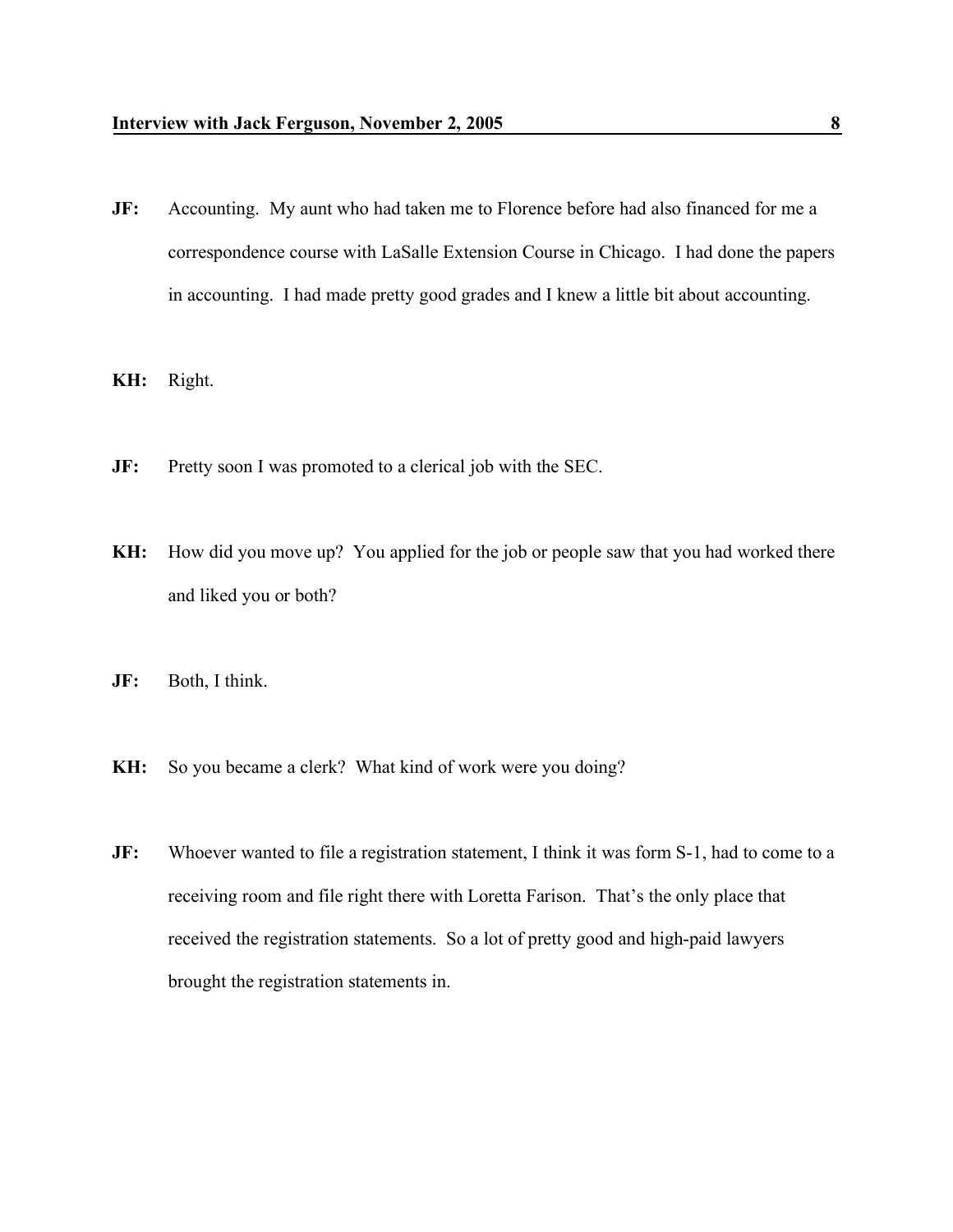My job there was to help another fellow in taking certain information from the initial public offering filings. We would list the company, the home office address, the principal officer, and the securities being registered and proceeds—what they were going to do with the money and the underwriters. I would take the information to the newspapers and anybody else that was interested in receiving that information.

- **KH:** So your job there was to make sure that once these statements came into the SEC that there was some sort of way to notify the public through the newspaper that this was a corporation that was registered and was going to sell some securities and here's the information?
- **JF:** That's right; initially I was just delivering the information. Then I began developing the information myself. Then I moved up to a better job under Ray Clifton. I was more or less the second in charge. We had a whole bunch of girls and I think one boy that was doing the keypunch operation there.

As I went along in that job, I got to know the big boys. Baldwin Bane was the Director and Andrew Jackson was the Associate Director; can you believe that—Andrew Jackson?

We had Assistant Directors and about four of them I think. A fellow named Rampspeck from Georgia, a fellow named McKellar from Tennessee, and then a fellow named Edward McCormick came out of Arizona who had a reputation and moved up himself.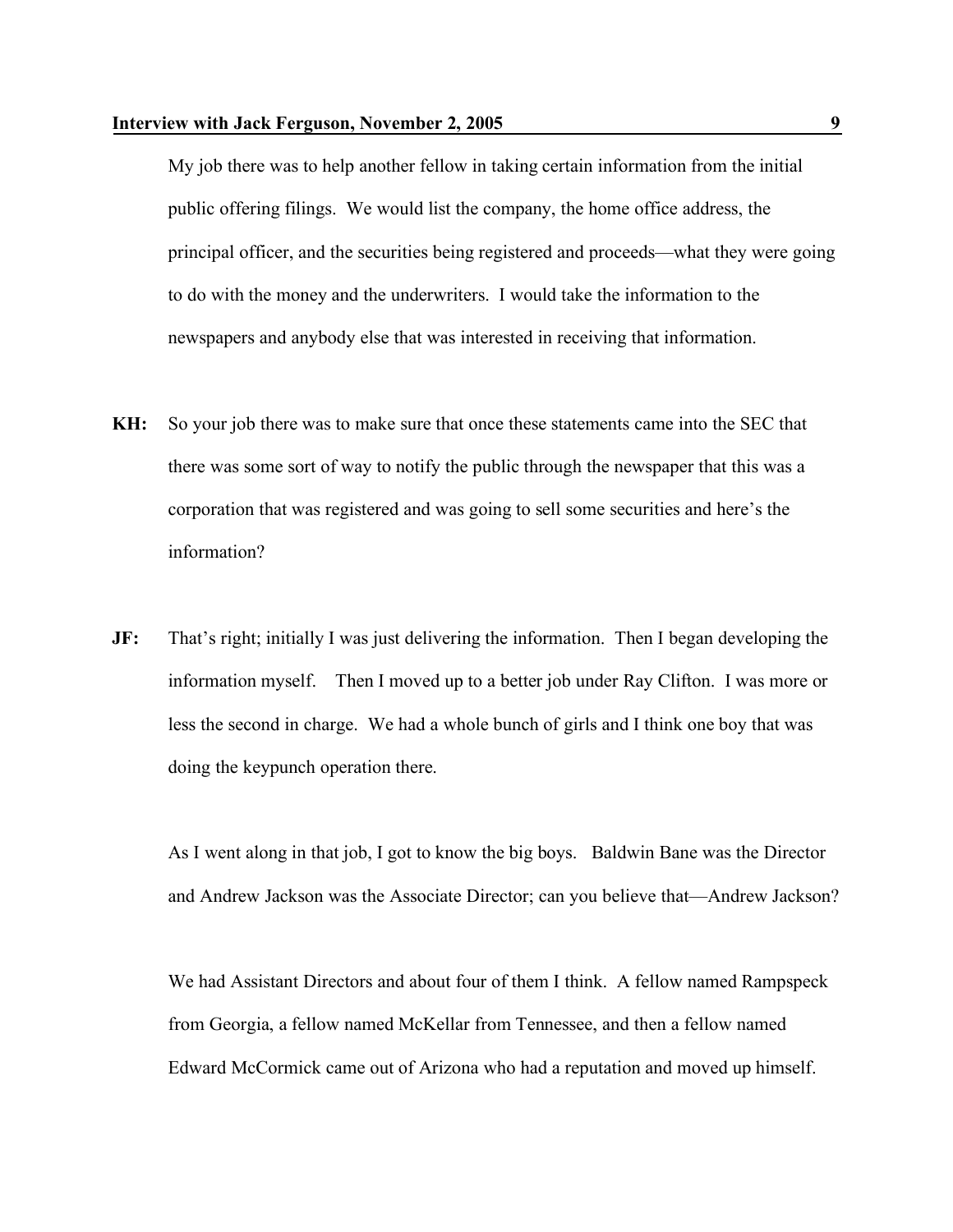He was an exciting young man; he was supposed to have been—the story I heard—the youngest CPA to come out of the State of Arizona.

- **KH:** Were these folks your age or a little older?
- **JF:** They were a little older.
- **KH:** But still pretty young?
- **JF:** Rampspeck and McKellar were a little older. There was a Jewish fellow and I can't remember his name—a real good man. Mr. McCormick, whom I became real close to later on, moved up from there to a higher position and then finally went into the New York Curb Exchange. I had played golf with him; I'd bowl with him. And one time in Philadelphia, he had called me and wanted to go bowling in the Philadelphia Open Tournament there and I didn't want to but he said, "Come on. Come on and go with me." So I think it cost me \$5 to get in the thing and it was duckpins. Do you know anything about duckpins?

**KH:** A little bit.

**JF:** Okay; they're small bowling pins but the same set up.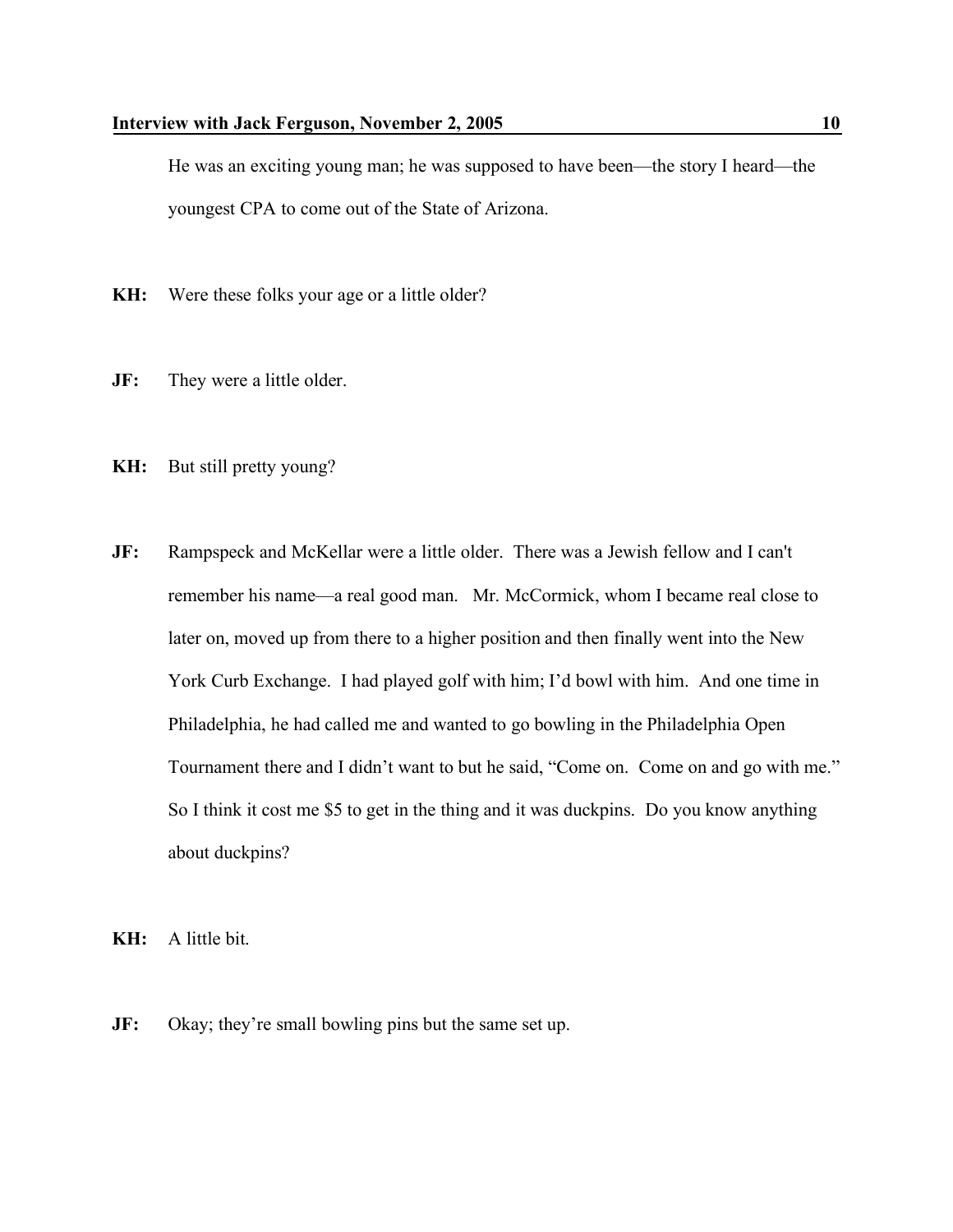**KH:** Right.

- **JF:** And you don't have the big balls that you have to put your fingers in.
- **KH:** Right.
- **JF:** You just threw it down there. But in that tournament—I mean I guess you had days where you over-achieved - I over-achieved that day. The guy that was bowling with us was supposed to be an excellent bowler there in Philadelphia. Well I beat him; I finished third in the tournament. I got \$50, I think.
- **KH:** Wow.
- **JF:** That was big money.
- **KH:** That was big money.
- **JF:** I was on bowling teams in the SEC; we had a league there. And I was on the golf team of the SEC, and we played other agencies and I was on the softball team and played other agencies.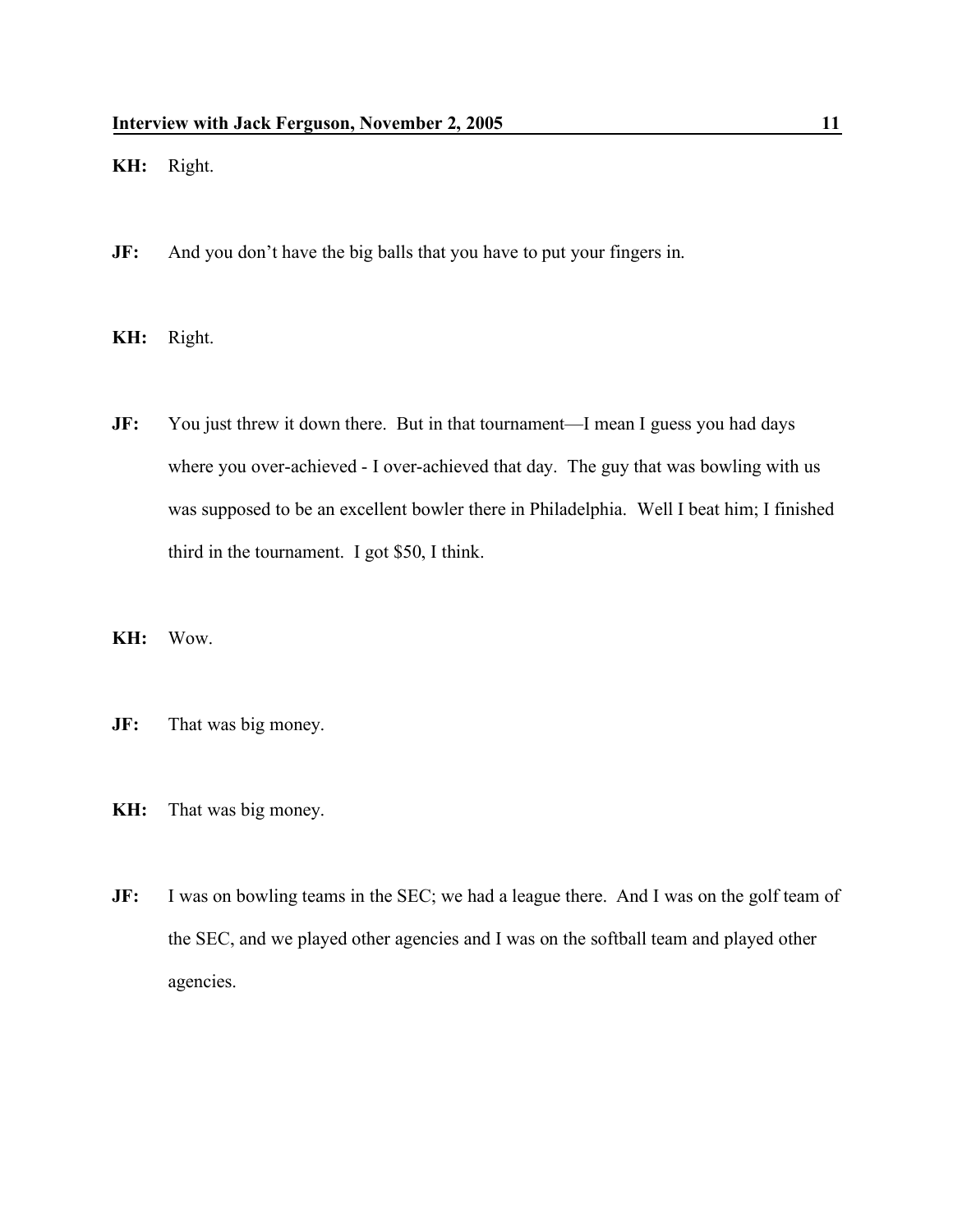- **KH:** It sounds like at this agency that you worked for was a lot of close friends, a close knit group, and a lot of camaraderie that you developed.
- **JF:** Nobody was jealous of anybody else and they were all helpful to me and to other people. They were plowing new grounds; you'd call it pioneering in this area. They were trying to carry out the Securities Act of 1933 and they had the Directors, Assistant Directors, and then they had Group Chiefs. And I remember the Group Chiefs; Max Gould was mine.

Everyone of the groups had an attorney and an accountant and about five financial analysts. The financial analysts had to read the registrations, which included primarily the prospectus that they were going to issue to the people who were going to buy the stock. Those letters that we called letters of deficiencies—I don't know what they call them now; I don't think they call them the same thing—but that was to tell them that they either had misleading or inaccurate statements.

**KH:** That was the information that you'd give back to the company? And they would make some corrections or adjustments to what they were doing.

Let me ask you what you were trying to do. In other words, what was the mission that you were trying to accomplish at the SEC? What were you trying to do with this Act? How did you think the Act was going to help the economy?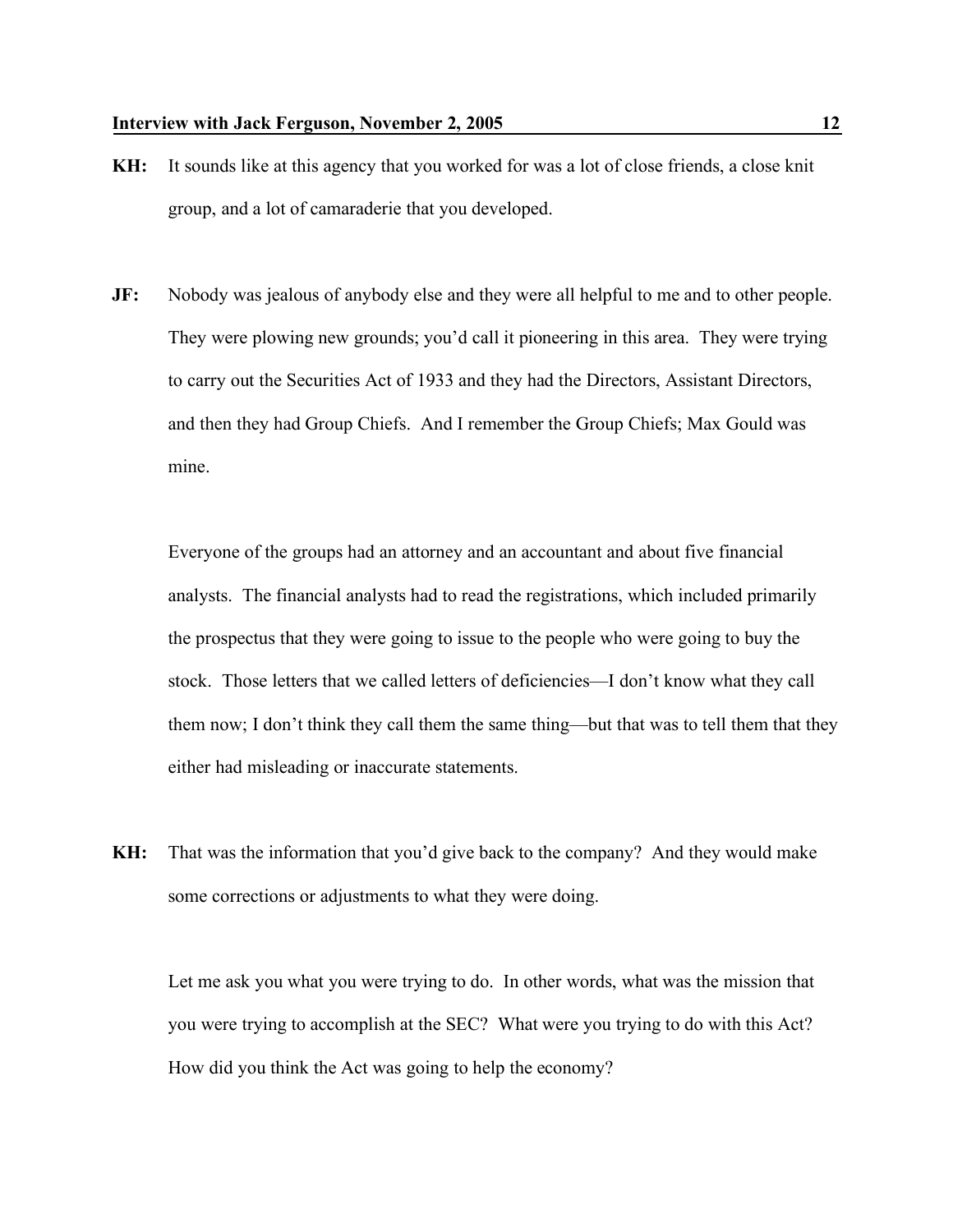**JF:** It was making sure the people weren't buying stock that didn't have knowledge of what they were buying. The Securities Exchange Act for 1934—well that's to have some control over the exchanges.

I remember working on the Tucker Automobile case and that was highly publicized, with full-page ads by him, telling about all the parts the car had—I think fuel injection was one, and it had the Cyclops eye on the front of it that could look around curves.

- **KH:** Tell me a little bit about your work on that case because there's a big movie about that and you said it's not quite accurate. That's clear up the record.
- **JF:** It's not quite accurate because we didn't stop the guy from producing the car. It was the fact that he was never able to actually put them into existence. When I first got that case, the case became a legal question and a bigger problem right off the bat. Jim Goode, our attorney, was trying to find out exactly what's going over there, and we had a hearing there at the SEC that I attended. Tucker and his people had gone out to old car dumps and gotten some transmission stuff, trying to work with it and create a car.

He did bring a car into Philadelphia and it was a good-looking car and he put it on a round platform that moved around and he had nice-looking girls in front of it so that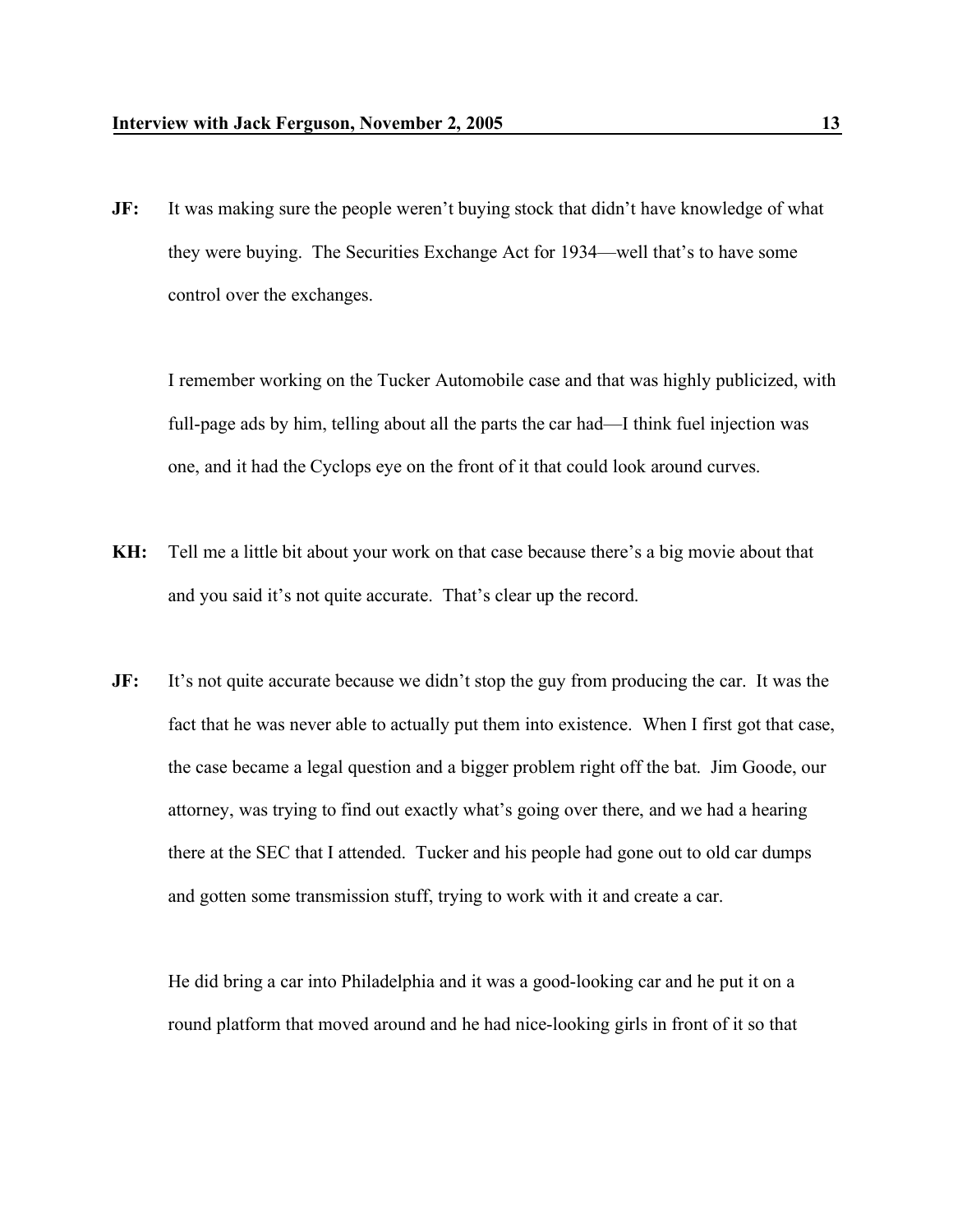nobody could get in there to really examine the automobile. The story was that the transmission fell out of the thing while it was there.

- **KH:** While it was on display?
- **JF:** Yes, while it was on the turntable and they had to get that repaired. But that just shows you his inability to have what he said he had.
- **KH:** He was trying to raise money for the company and you were insisting that his promises met what he could actually put out for the public?
- **JF:** These full-page ads that he put in every big newspaper in the country were very appealing to the public. After World War II, the big companies were not going to change their molds to make new type cars and this one was a sweet-looking thing by design and it sold people on trying to get one. People wanted a dealership and he sold those dealerships throughout the country and sold traveling luggage to go with those cars.
- **KH:** And then he didn't produce? He got the cart before the horse?
- **JF:** He got the money that way. And one of the things they told me, and I don't know whether it's true or not, was that he had gotten \$500,000 from a Princess of Spain.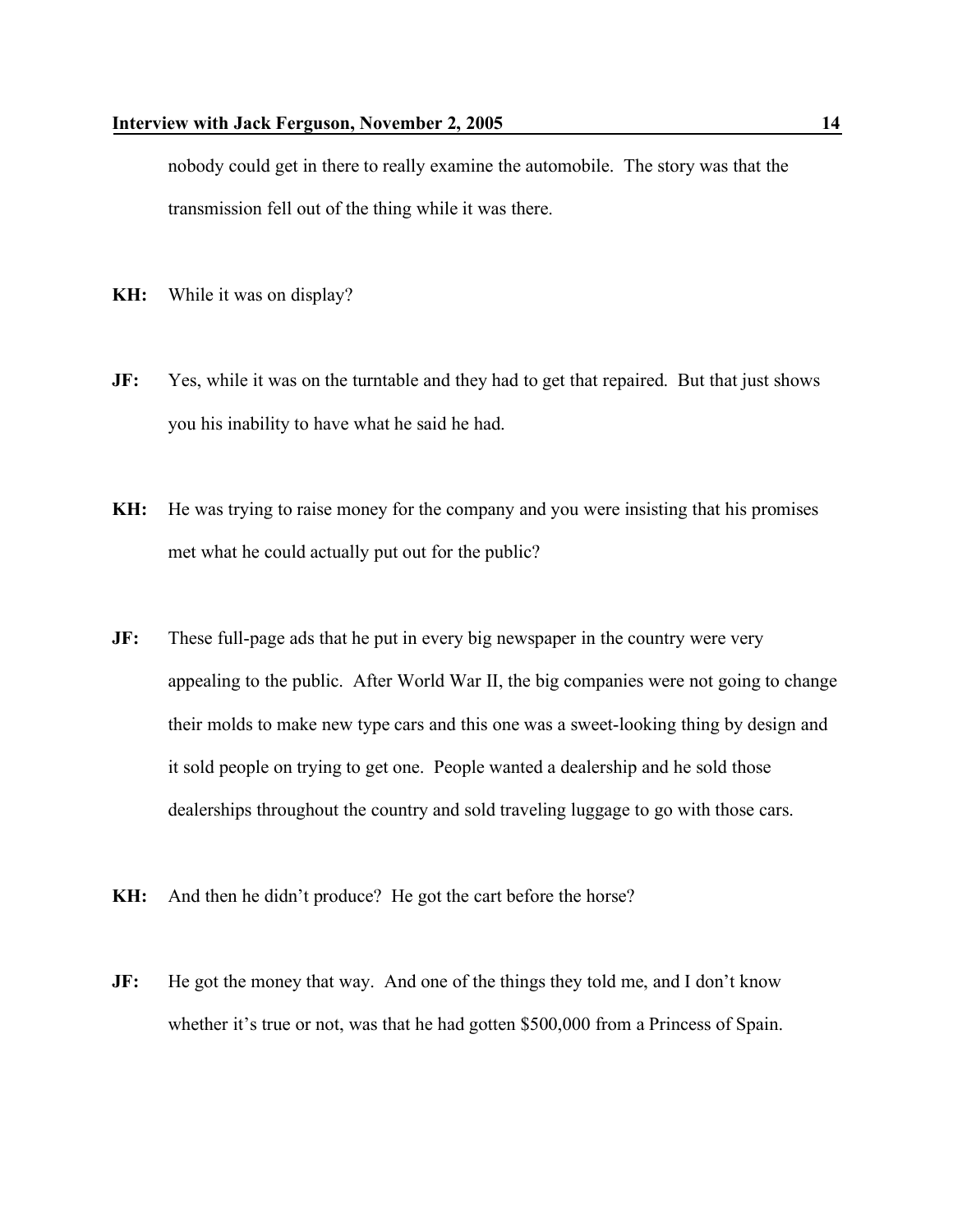- **KH:** So how did the SEC get involved in this case?
- **JF:** Well he filed a statement.
- **KH:** You basically had to make sure that what he was saying in there was true? And you found out that a good part of what he said wasn't true? He couldn't do what he said he was doing?
- **JF:** The attorney and the accountant that I had mentioned and I went by train out to Chicago, to see the building that he said he had and did have, the building in which he made tanks during the war. I think it was in Cicero.

He had the building, but there was nothing in there. And while I was out there I didn't see much of Chicago other than the hotel room. I remember seeing the singer – Nat King Cole.

- **KH:** So you heard a little jazz when you were there?
- **JF:** I didn't do much there, but I did some looking at the ads and trying to figure out how many times he had said this and how many times he said that and so forth. That was more clerical type stuff that I did.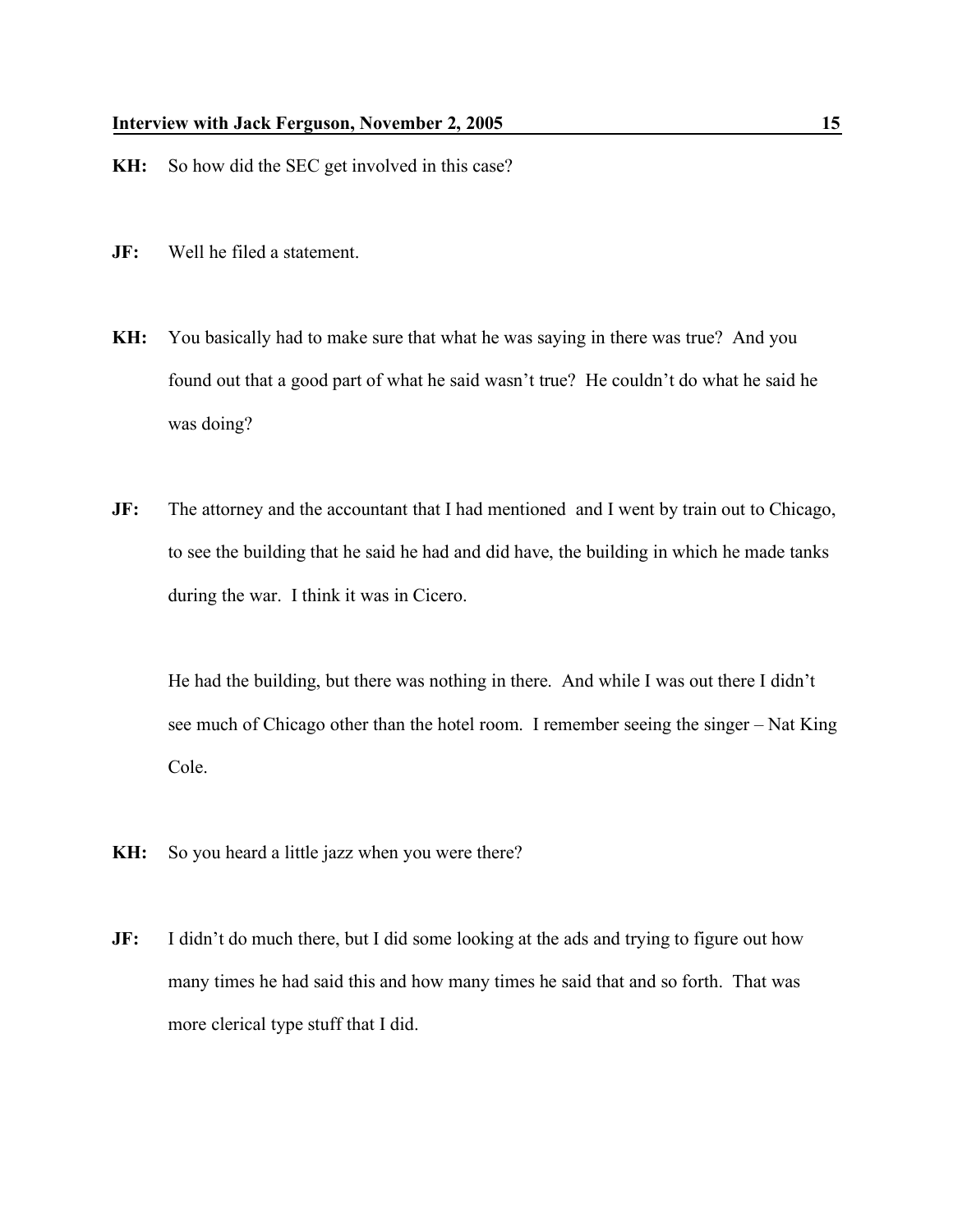The matter eventually wound up and we sent it to the Justice Department for them to carry out. But at that time, as I said, the public was completely sold on the car—no way to tell them otherwise. The SEC had gotten all kinds of correspondence from people fussing at them for not giving Tucker the right to issue stocks—one right after the other and I had to answer them all for McCormick's signature.

- **KH:** There were a lot of people who were saying you guys are in the wrong?
- **JF:** Oh yes, that we were in the wrong. Now, when it turned out that he couldn't produce the car those same people were writing, why did you let it happen? Assistant Director McCormick had given me that case. Why I got the case, I don't know because I was a younger man than most of those people.

I remember the first case I had was Pep Boys, Manny, Moe, and Jack. It scared the hell out of me when they gave me that case; I had never been assigned one before. But it did previously have an initial public offering that had been approved by the SEC. I was assigned the company's second offering.

I remember another thing about the Tucker case is that I was told to deliver certain copies of the staff reports to the Commissioners and Directors only, which I did, and it was under lock and key. The next morning, it was printed in the *Detroit Free Press*.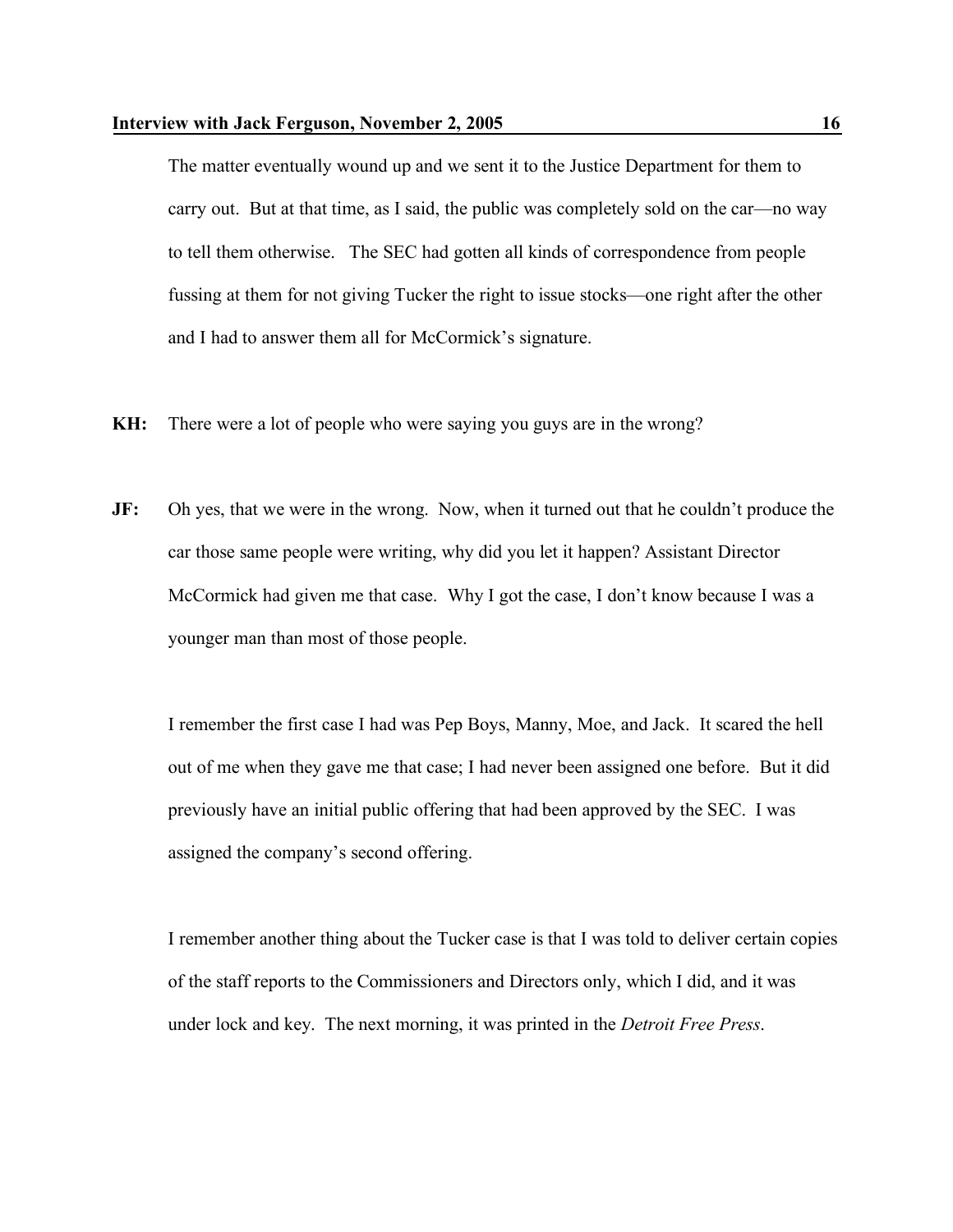- **KH:** Do you know how it got there?
- **JF:** Well I had my feelings how it got there.
- **KH:** Suspicions.
- **JF:** Somebody gave it to them. One of the Commissioners was from Detroit. Well anyway, it doesn't make a difference.
- **KH:** When was this Tucker case? Late '40s, early '50s?
- **JF:** I would say '48 or '49.
- **KH:** Right after the war then?
- **JF:** I don't think he ever produced a motor. I think they said that it was a Continental motor. I mean it was all a sham in a way. It's a shame because the guy had some good ideas.

There was a pool of people who were applying for patents and he got some ideas from that. This came out right after the Kaiser Frazier car got into production.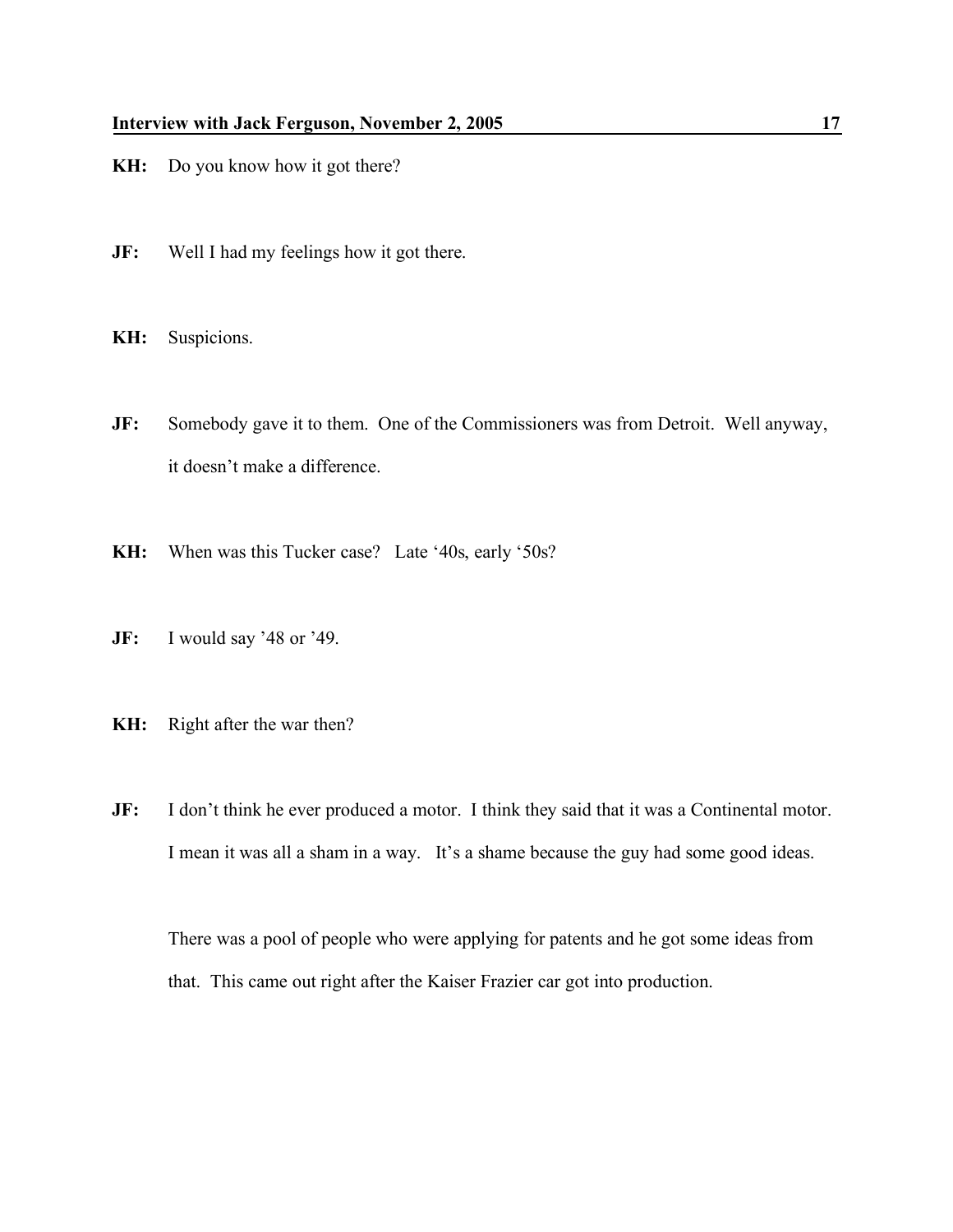If you bought the stock early, you made some money on it. And the people gobbled up the stock and that's just when they started to complain to us. But anyway it was exciting.

- **KH:** Was there any kind of change in attitude from the time you started with the SEC until after the war years, because we've heard some stories that maybe there was a little bit of relaxation or at least some pressure to relax some of the requirements after the war? It sounds like maybe that might have happened but I want to make sure that that's accurate. Was there any sort of change in attitude about these kinds of things?
- **JF:** I didn't see any. The only thing I can say is that I left the SEC because of a reduction in force; I've got a letter from the Personnel Director who bowled on my team, he sent me the letter and I know it must have hurt him to send it to me.
- **KH:** The reduction in force letter?
- **JF:** I was terminated as of one month from the date of that letter and when I left there I had moved up in different agencies and different places. I went back to Washington on business once and saw some old friends of mine at the SEC and this one guy who had moved up with me from messenger to clerk to financial analyst and he became Group Chief. He was from Muskogee, Oklahoma—Okee from Muskogee – and he was my partner on the golf team.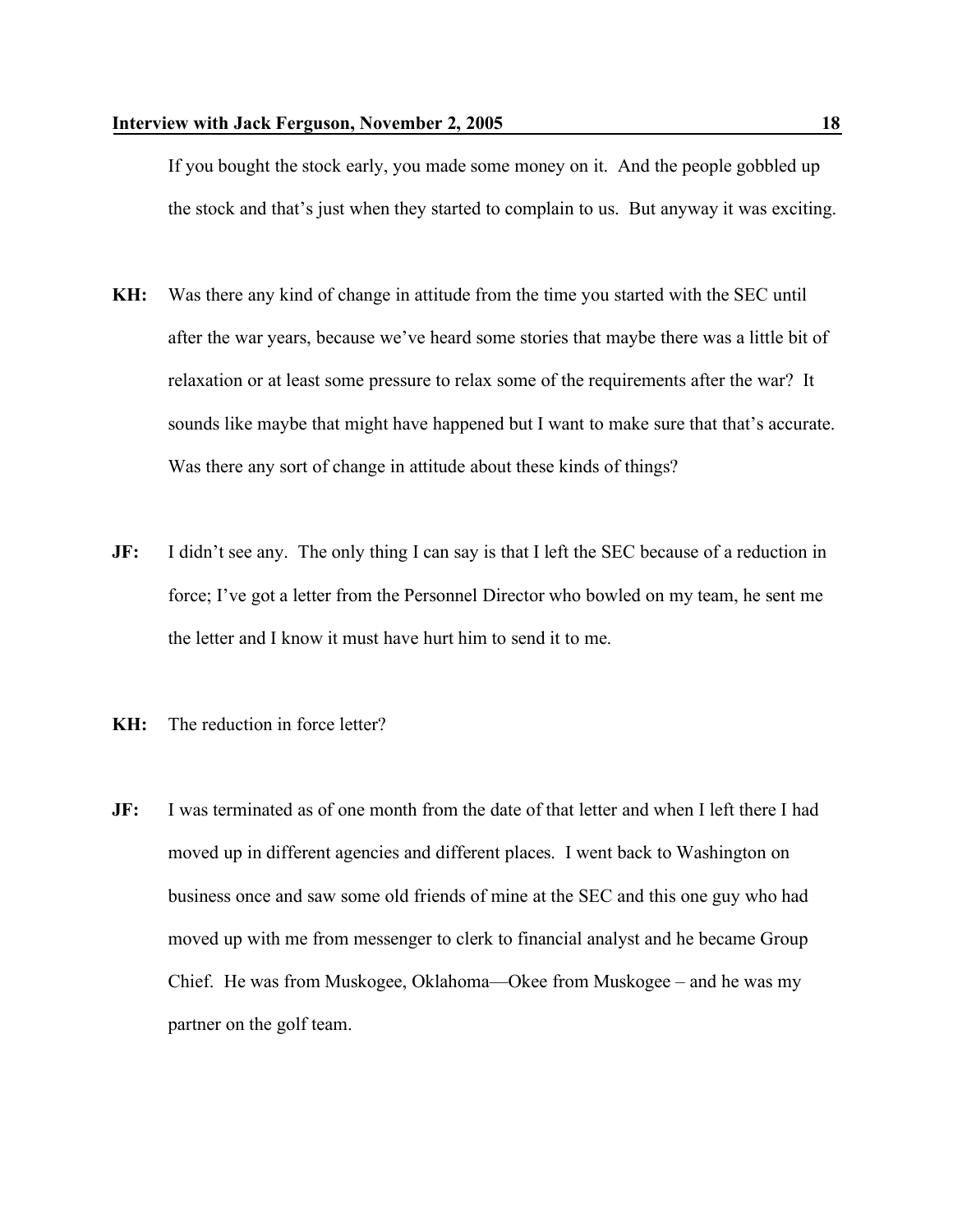- **KH:** What was his name?
- **JF:** His name was Reford Burney. He could hit the golf ball as far as John Daly; he could crush that thing. He told me at this dinner that we had when I was up there, he said, "Jack, you wouldn't believe this; we are still using your letter that you wrote on deficiencies in the mining and drilling companies—the Wildcat stuff." I remember doing that.
- **KH:** So you had written the deficiency letter that they're still using?
- **JF:** That they followed.
- **KH:** Or at least were still using.
- **JF:** When I was there, there were very few precedents, so we didn't have any files to go to look up unless they had filed a previous registration. The whole staff was extremely capable—Baldwin Bane and all down through there.
- **KH:** You said that the SEC was a trailblazing agency, and that you had been given the mandate by Congress to implement these Acts, but you basically had to invent the way to do that on your own.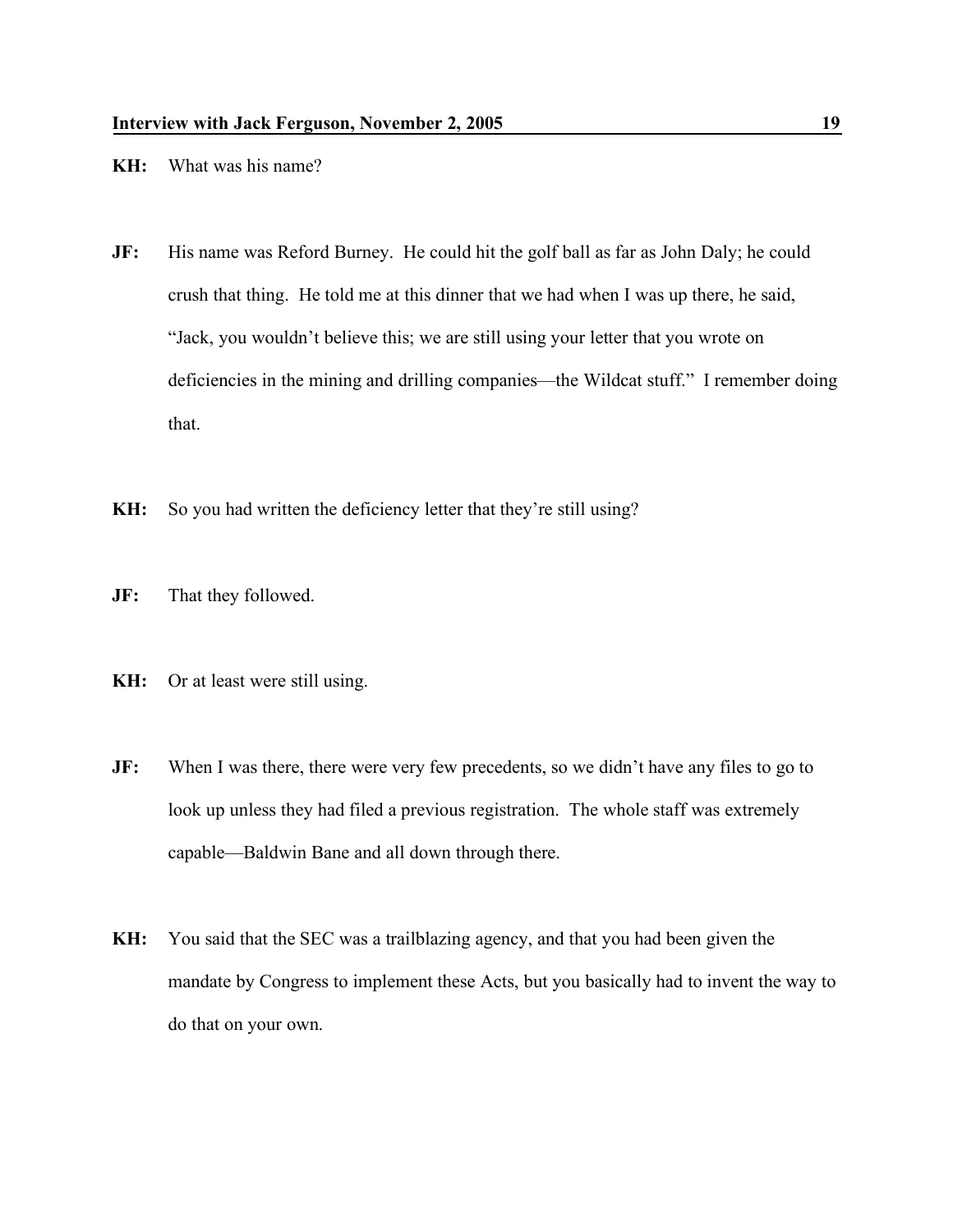- **JF:** That's right.
- **KH:** The letter you wrote, for example. You had to do this but once they determined that this a good way to do, it they followed it?
- **JF:** Yes.
- **KH:** So in addition to doing the work, you were also establishing the method and the technique for all of this stuff which would come later.
- **JF:** That's right.
- **KH:** That had to be exciting.
- **JF:** It was exciting.
- **KH:** You were on the ground floor.
- **JF:** Exactly—ground floor.
- **KH:** Everybody at the SEC in those early years built this foundation that's still very much in place today. I've talked to people like yourself and they talk about some of the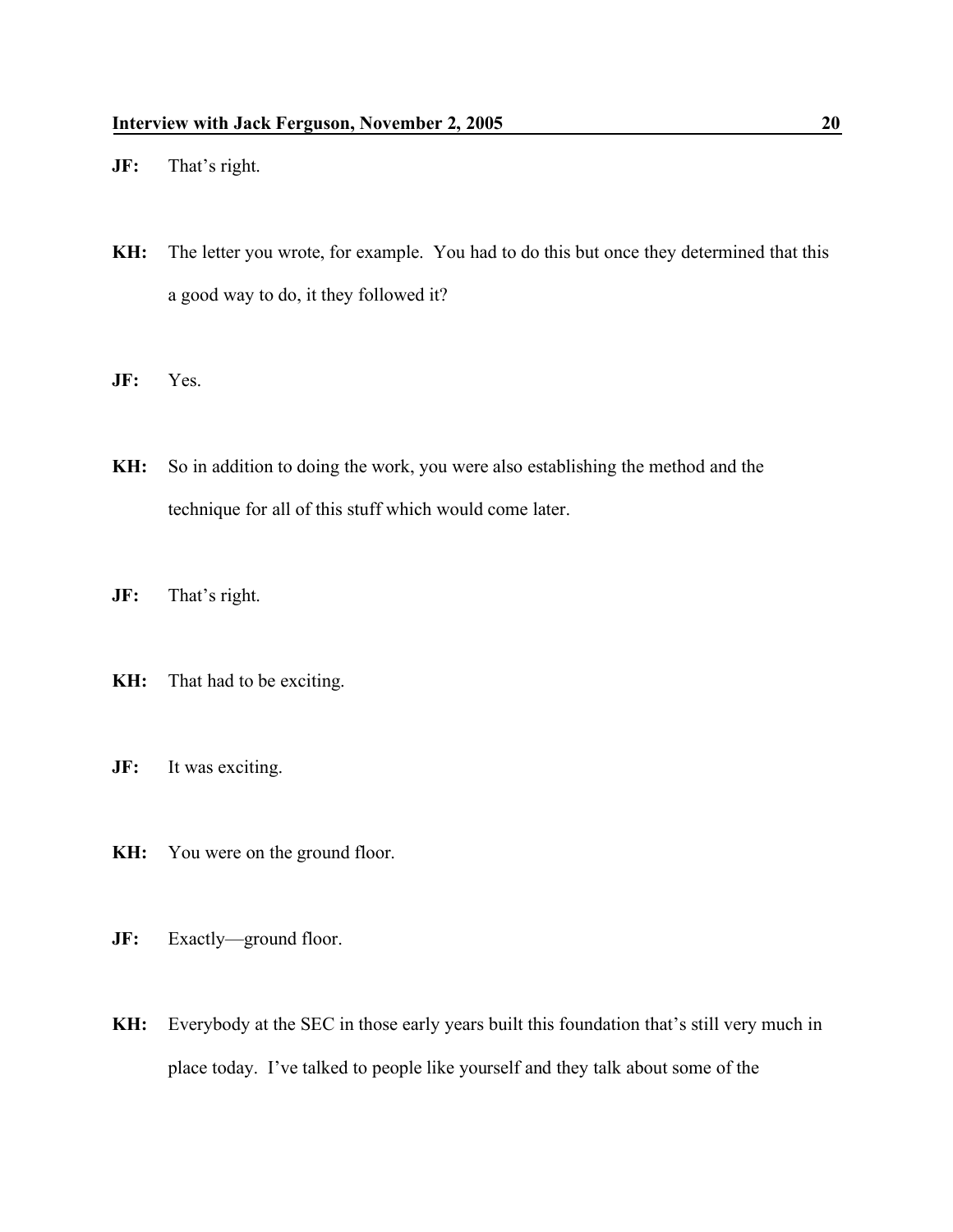definitions that they had to come up with, almost exactly the same that they were in the 1930s. They're still using the same kinds of definitions.

- **JF:** I would like to talk to somebody who is a financial analyst there now.
- **KH:** And just see how different things are—absolutely.
- **JF:** Yes. If I was a financial analyst now, it would be easy, more or less.
- **KH:** The agency had this attitude about doing good. That was a mandate that you were given but the people that we've talked to have a real strong feeling that the agency was doing some good.
- **JF:** The SEC had a hell of a good reputation.
- **KH:** They did and do, I think.
- **JF:** The Hoover Commission had reviewed all the government agencies at one time and pronounced that the SEC was most efficient and effective agency in the government.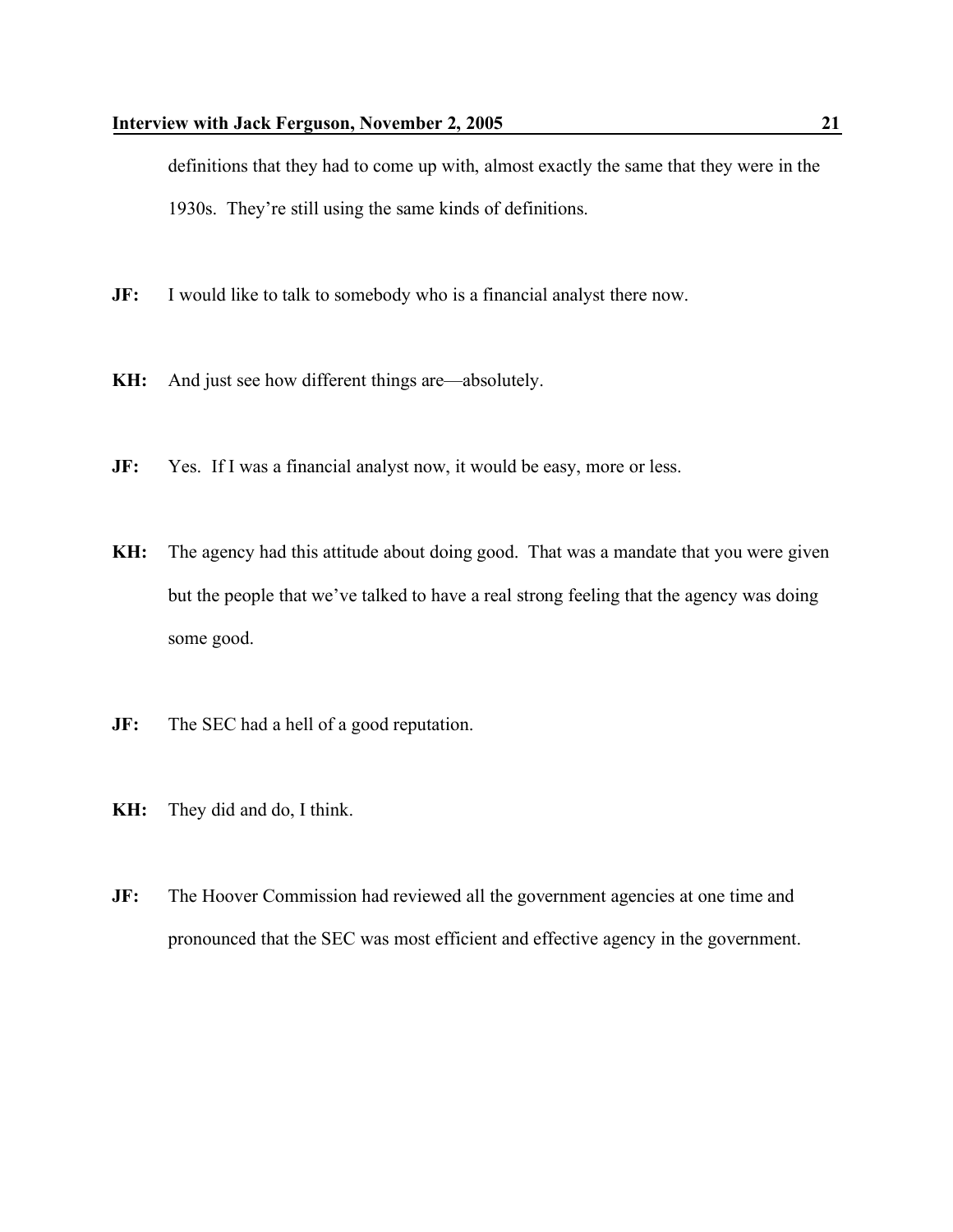- **KH:** We've heard a lot of people talk about it, once they got to DC, whether they understood it before they got there or not but once they got there, that it was the place to be, because there were a lot of young bright people there.
- **JF:** Real smart people. They knew how to handle themselves and it was a very exciting experience for me.
- **KH:** Did you have any contact in your work there with Douglas or Landis or Frank or any of those folks?
- **JF:** I had one slight connection. I was in this clerical job and my boss was Kenneth Boardman. He took me to lunch across the street to a little cafeteria. We were sitting there eating at a small table and Douglas came in and my boss knew him and he said he was looking for a place to sit, so he said, "Why don't you just sit here." It was the three of us sitting there and I was completely in awe; I mean sitting there with William O. Douglas. I don't know that he ever knew that I was there, but I was and I heard him talking to my boss and back and forth—not much and he wasn't really interested in talking I don't think. He wanted to get back to work.

McCormick moved up; I think he was a Commissioner at one time. I'm not sure of that. I knew a lot of those people. Dubois was Secretary who was there all the time that I was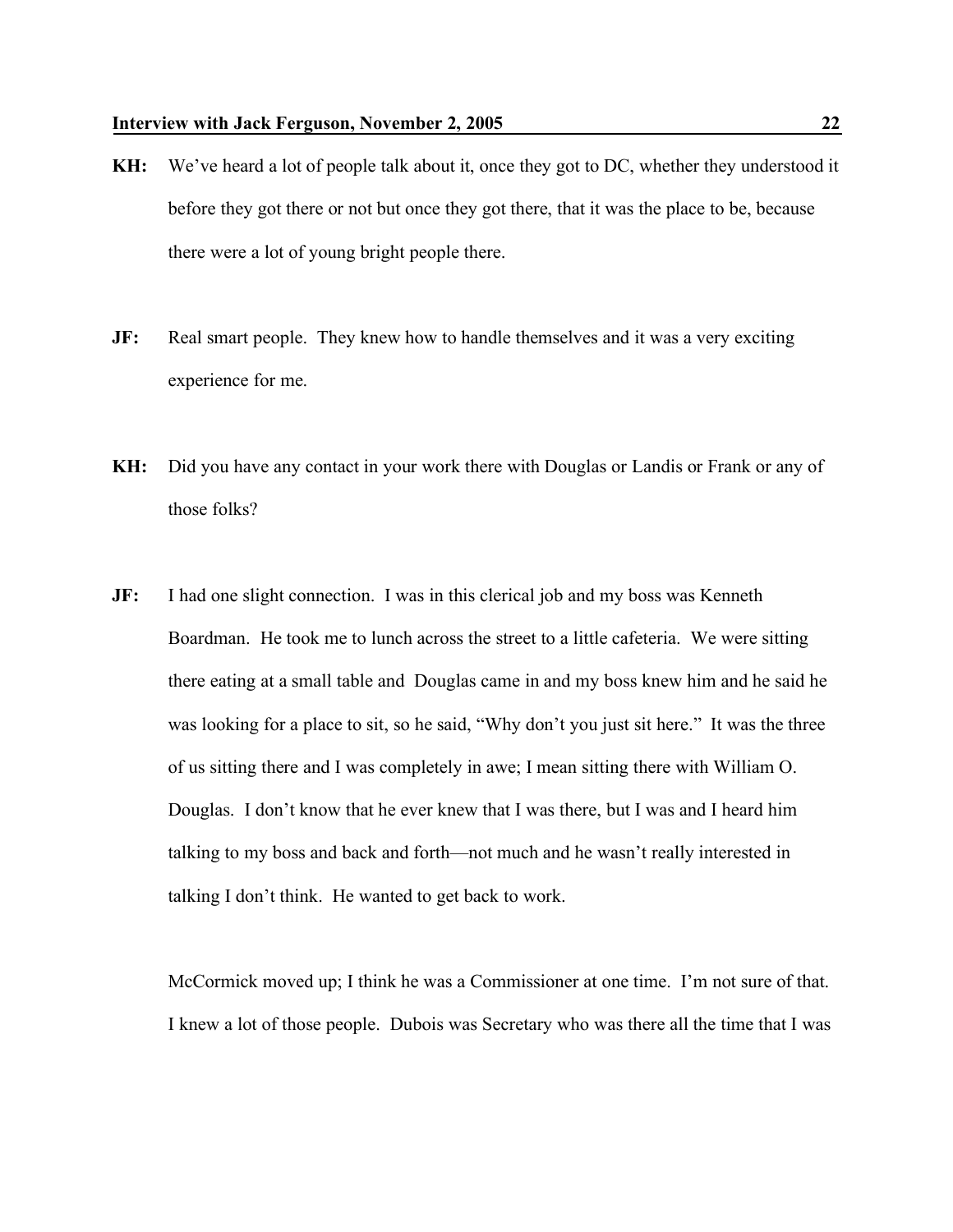there and I think he got some kind of award or something there not too long ago. I think he's dead now.

- **KH:** The SEC was moved to Philadelphia during the war years. Tell me a little bit about that. I know that you went with them to Philadelphia.
- **JF:** One of the things that I remember that's funny. Somebody at the SEC had bought some Dixie cups for the fountains - I think they had just about a carload of them. The shipment got lost and they never did find them.

I moved to Philadelphia and I was married then. We got a place at 2601 Parkway. That's right down from the head office; it's almost into the suburbs. I remember it being real classy stuff and if I wasn't married I couldn't have afforded it, but the two of us could afford to have a room there. And that was one of those swanky places that you had to have a coat and a tie on to go through the lobby. And it also had its own bus service to downtown and around downtown to pick up people. On occasion when it got so crowded they stopped to let somebody on and somebody had to get off and when the new ones got on the old ones couldn't get back on.

I didn't stay there very long. I had a car – a brand new DeSoto - and during the war you couldn't get tires or gas and it was not good to have a car; so I sold it for about half the price I had paid for it.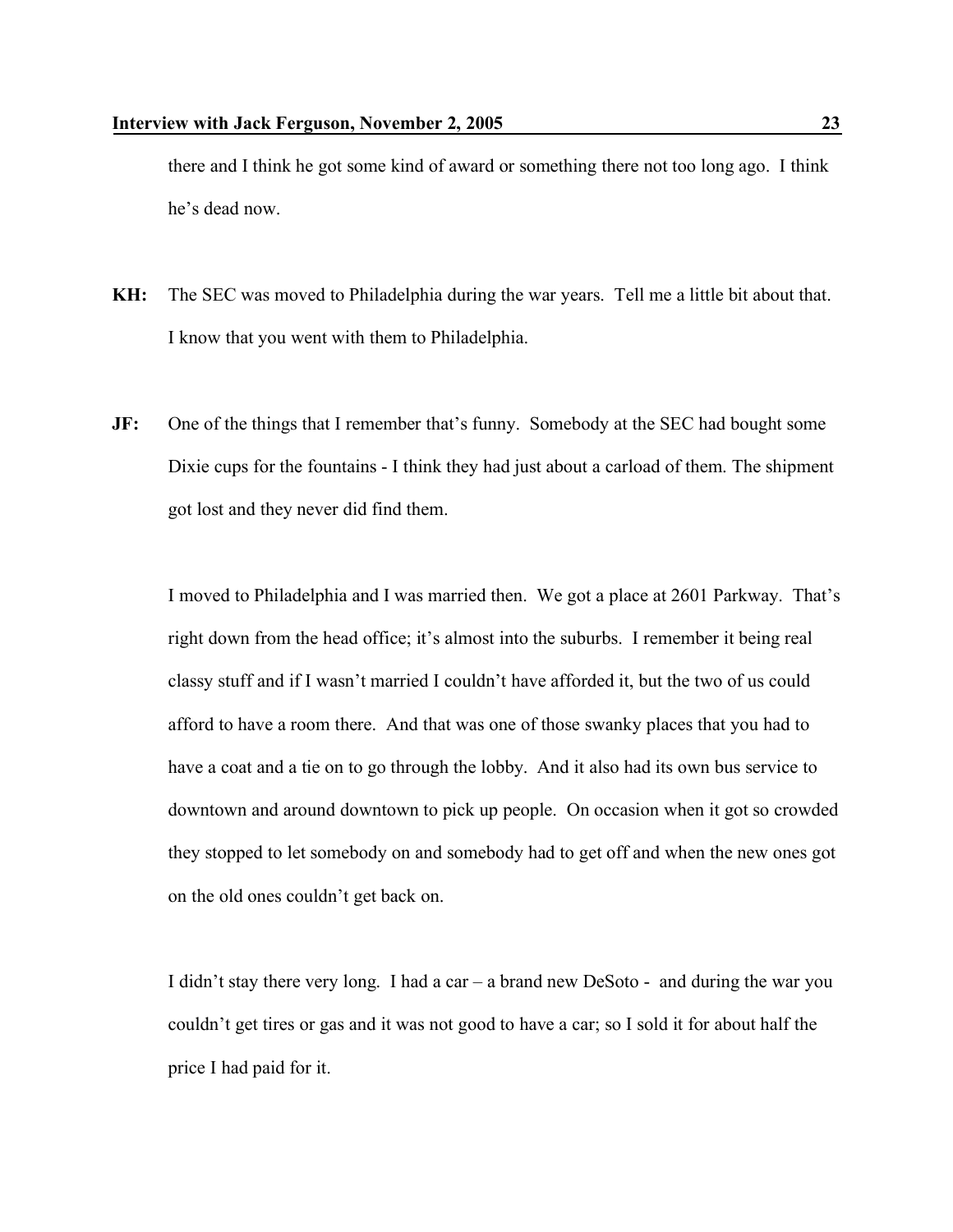I moved to an apartment out on  $69<sup>th</sup>$  Street, which is at the end of the subway. People from outside Philadelphia would come in to go to work; I remember that the depot on  $30<sup>th</sup>$  Street.

I remember there was an offering to have a racetrack over in New Jersey. I forget the name of it, and I don't know whether it's still there or not, but as I recall we had to go across the Delaware River. When we got over there we got on horse drawn wagons to go to this racetrack and I remember one of the guys that was sitting next to me one time was from New York City and he was down there on the favorite to show.

- **KH:** Let me ask you the move to Philadelphia, did it change anything that the SEC was doing or how it operated or was it just a different location that you had to operate from?
- **JF:** The SEC took over the PNAC Building. Karl Smeltzer had written an article about that. They put up a basketball goal in the lobby. I played and that's when I got my knee knocked out. I didn't know how to play basketball and it crushed my knee and that's when I started having problems with my knees.

I can't walk. I can get up and get into my chair that's motorized and go all over. My wife, who is a very, very capable person, managed a real estate office, a doctor's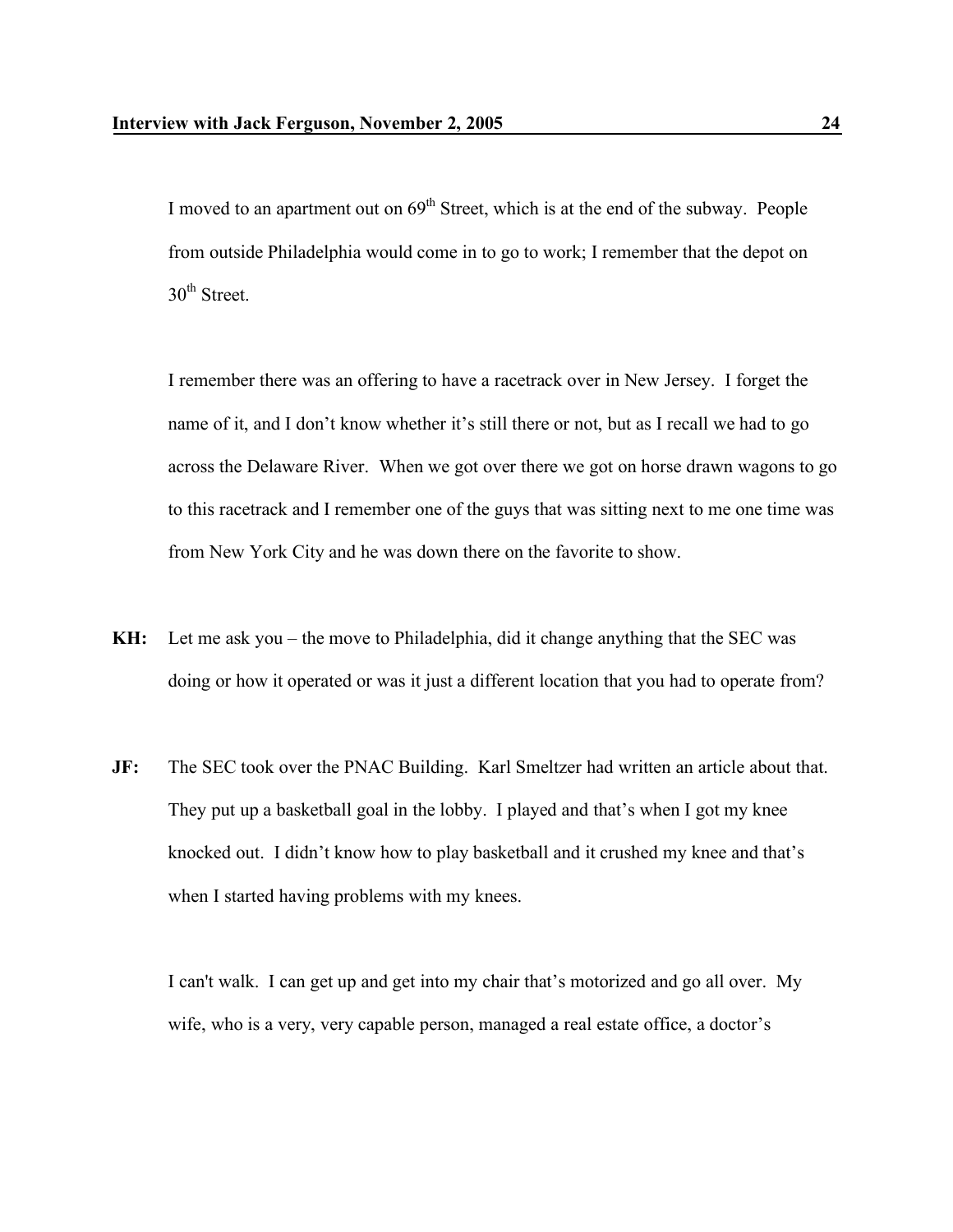building, and a hospital and different things, so she can handle just about anything we have to handle—my bookkeeping and all that stuff at my age I can't do.

**KH:** What did you do after you left the SEC?

**JF:** When we got back to Washington I was riffed from the SEC and I had to draw on my pension plan to live. I lived on that for about nine months. I had been to the Civil Service Commission, trying to find out if I could get a job somewhere. I wasn't married then; I was divorced.

I got a phone call from Vick Amman who was known by other people from other agencies to investigate the FHA windfall.

I got a call to come down there for an interview but I had been out of work for nine months. When I went there the guy said, "Can you come to work tomorrow?" I said, "Well I've been out of work for nine months; give me one day to get some cleaning done." Which I did and I reported the next day and I didn't know the mission; I didn't know what in the world they were doing.

I just went in there and somebody handed me some files of multi-family housing projects throughout the country, for the returning veterans to have a place to live. What had happened there is when they first started processing, the FHA had a certain dollar amount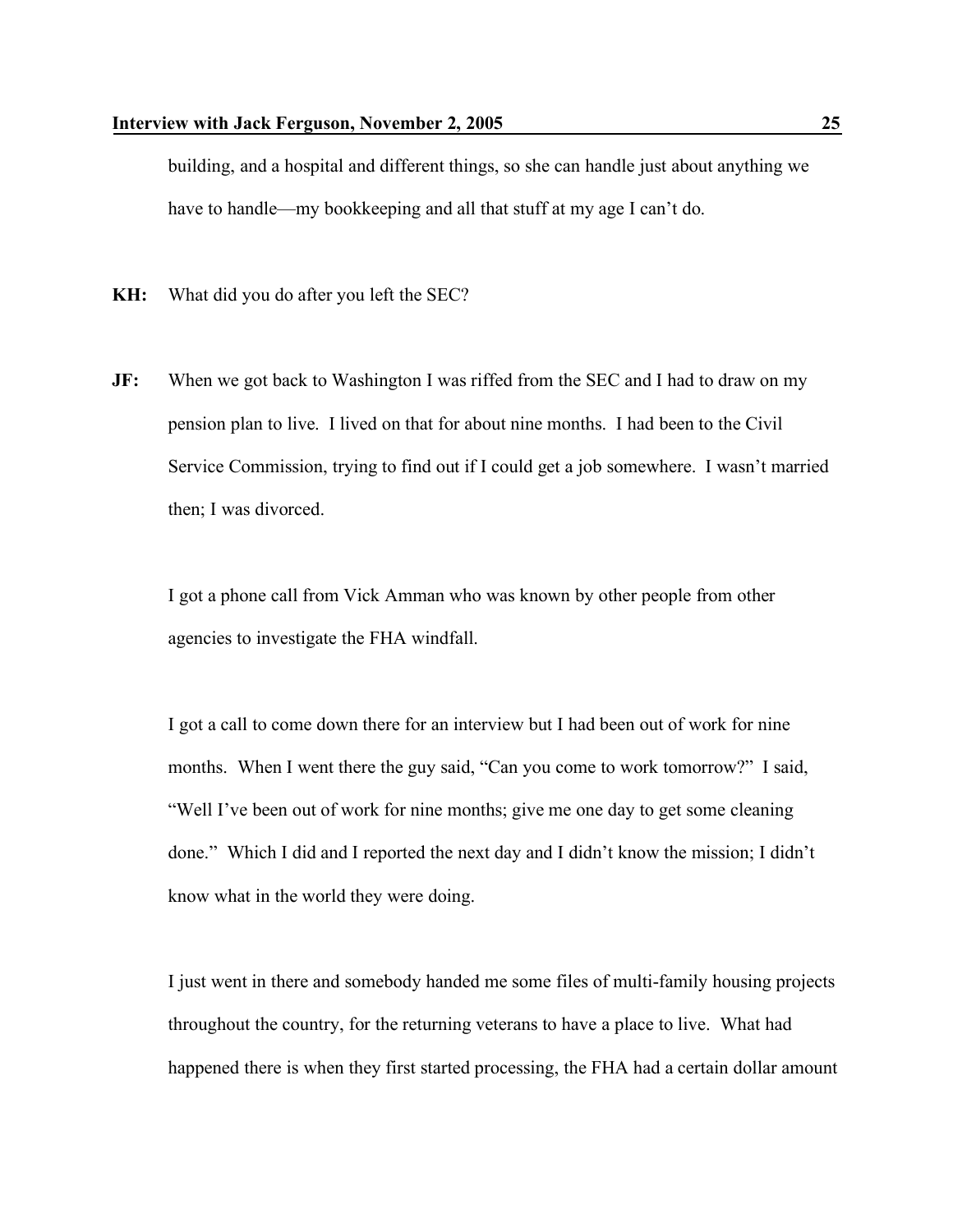set aside as a loan replacement guarantee for each unit in these projects. Well the FHA was too slow in processing, so Congress raised the guaranteed amount. All that did was give more money to the builders of the complex and we were looking into that. But anyway; when I went in there the first day they gave me these files and I looked at them. Nobody told me what to do. I just looked at them, but having worked at the SEC, I knew what they were; they were charter and bylaws and annual reports or whatever it is they had on them, and I looked at those and what was on them and I wrote up what I thought was a report.

The guy that hired me, who was a real brilliant man from the Federal Home Loan Bank Board in Washington, was the kind of guy that could read something and call on the secretary and dictate a letter right there. He took my yellow pad handwritten report and when I got into his office to review it I saw that he had crossed out just about everything.

And I said, "Oh my gosh I lost it; I can't—I'm a failure." As it turns out, the deletions were replaced someplace else, and he said, "I want you to be a reviewer." I was sitting there in a big room with a bunch of desks and these people would get a case and in 15 minutes or so they would have something to send back.

It took me a week. I found out later that they didn't do much of a job. But anyway I moved up.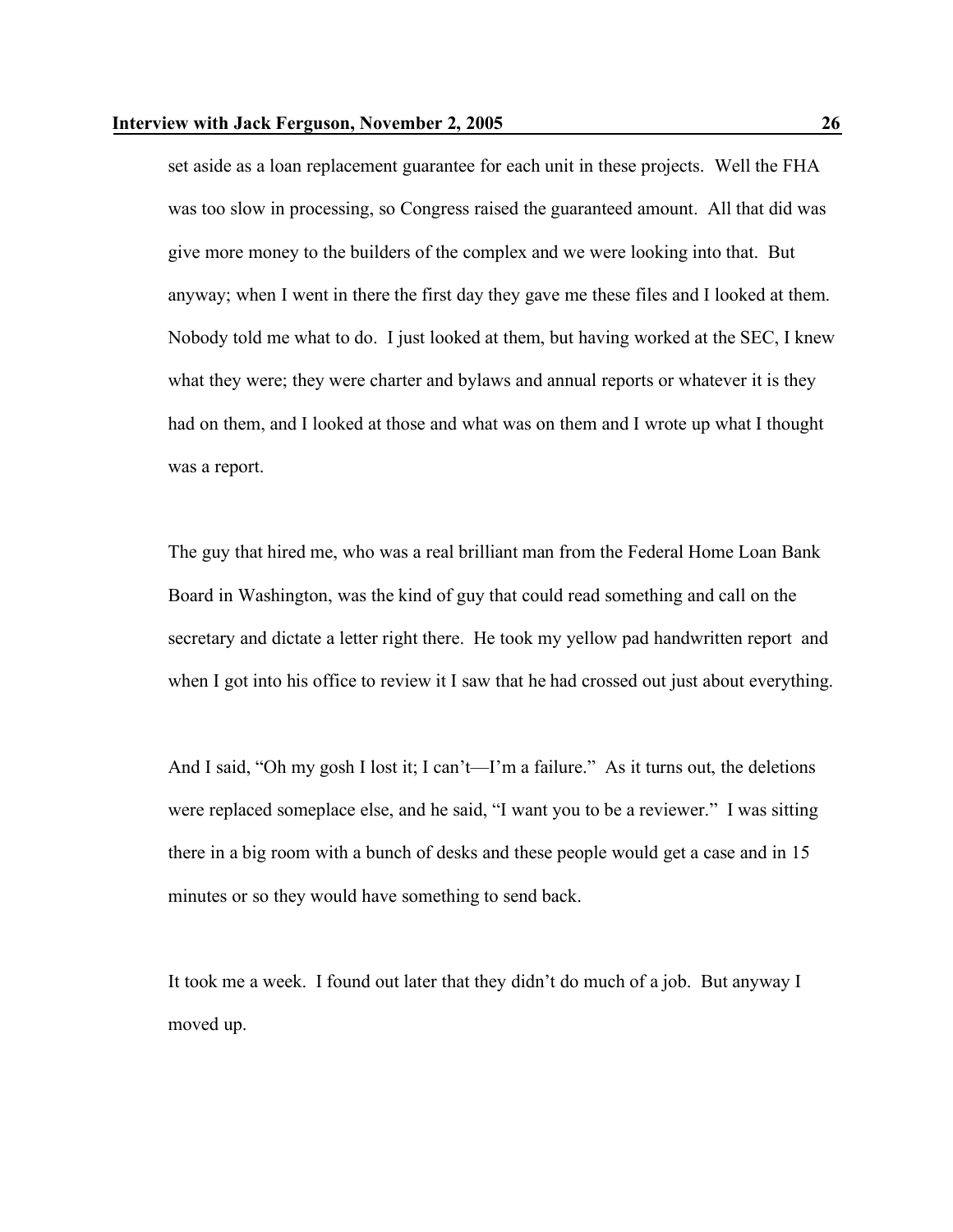- **KH:** So part of what you're saying there is that your SEC experience really prepared you for this other job, too?
- **JF:** The SEC prepared me for that job.
- **KH:** You got it.
- **JF:** I learned from that experience and Les Condon, who had worked in some Senator's office, knew how to contact other people and deal with them in other agencies and so forth. He was very good at doing that and he offered me a job after we had done the investigation for FHA.

By then I was working for the Federal Home Loan Bank Board's Division of Supervision reviewing the work of what they called Supervisory Agents in each one of their banks. The bank's offices were almost like the Federal Reserve. I would review the letters and see whether we had any further comments that ought to be made.

Enos Oakes, the President of the Federal Home Loan Bank of Little Rock, came up to Washington and told John Wyman, the head of Supervision, that he would like to borrow somebody to help him out because he had been the Supervising Agent before he took over the Presidency and he couldn't handle both jobs. He had about 60 reports that he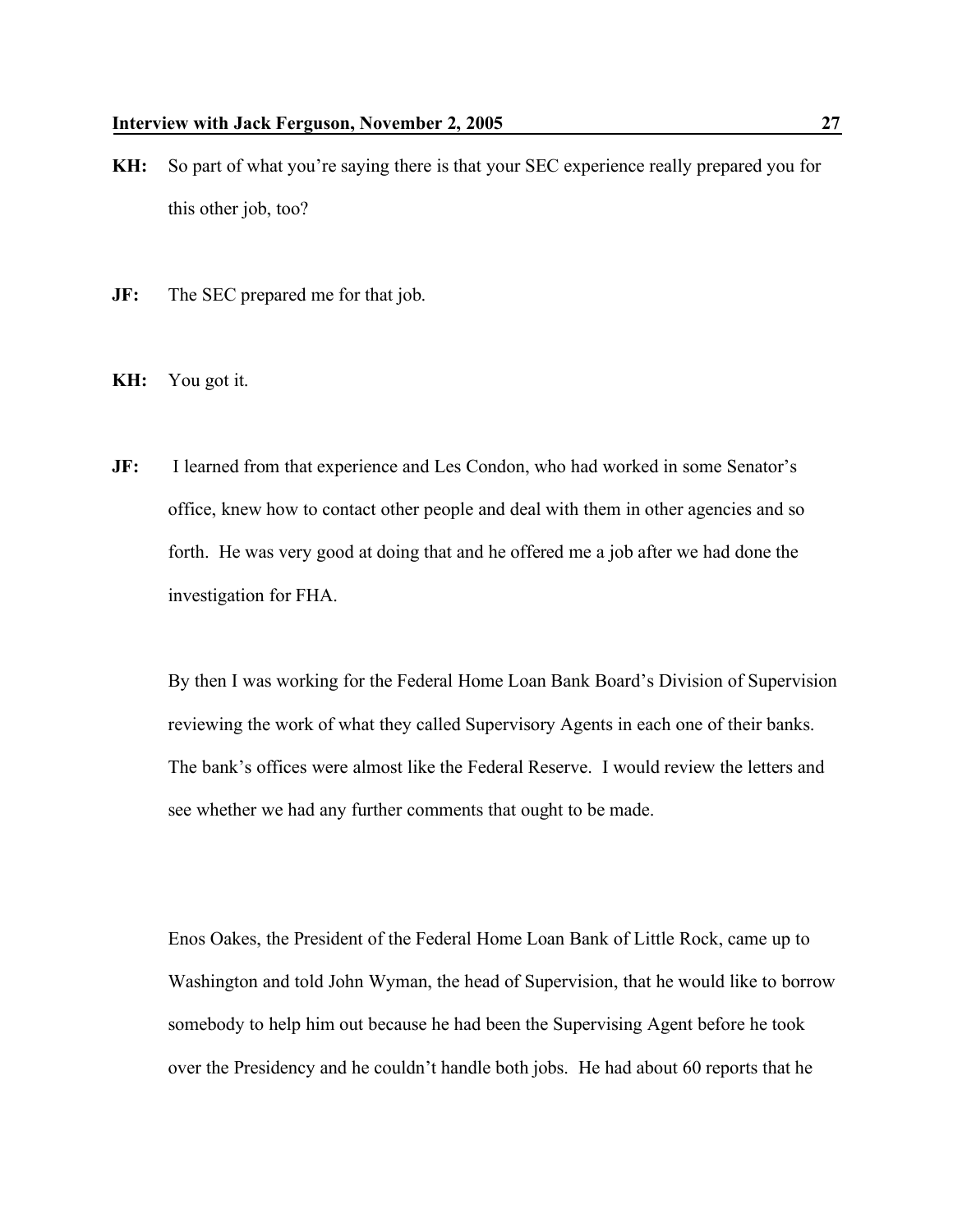had not reviewed or sent advisory letters to the Board of Directors of those associations. So all of the sudden it just so happened that I wrote a proposed letter that he could send to the Board of Directors of the Association.

Mr. Oakes came back to Washington and wanted to hire me. I told him I'd come there only if I could be Vice President of the Little Rock Bank as well as supervisory agent for the Federal Home Loan Bank Board, and he said that would be fine. I was there in Little Rock I guess about three months and I had just had a young boy that was about three months old. I was real eager to get back to Washington and be with him.

I coached Little League in Arlington, too. But I got back and talked it over with my wife and we decided that I would take the job.

We went down there to Little Rock and I wondered, having come from Alabama, why in the hell am I going back to Arkansas, because in Alabama nobody was slower than us in most anything except Arkansas and Mississippi. Well as I found out, Arkansas is a beautiful, beautiful state and I love it here and the people are almost like the people from Alabama, and so we got along real fine.

About the time I was taking this job, Les Condon offered me a job but I wasn't interested. I told the guy that interviewed me, I said, "You've got the wrong man. I'm not the man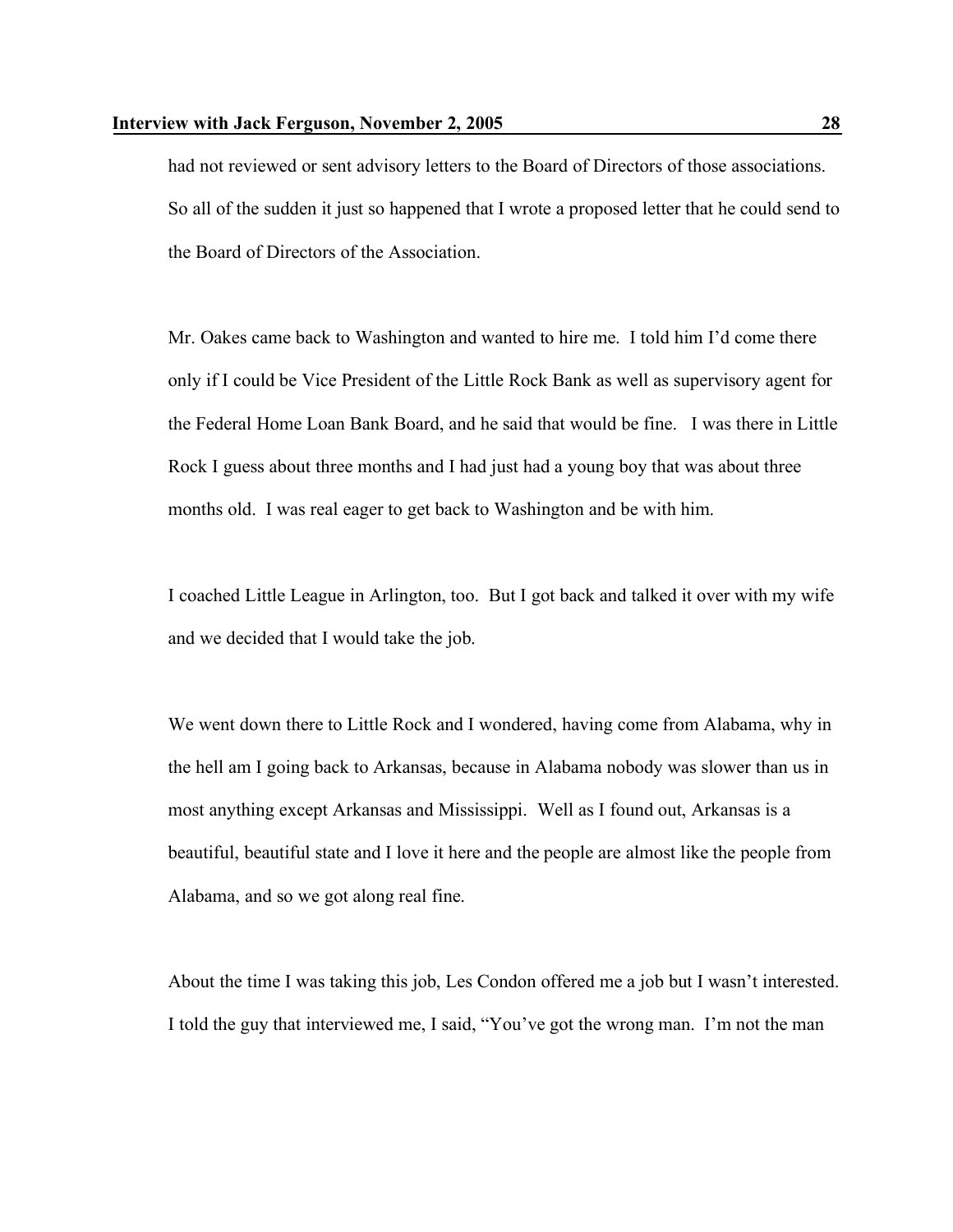for that job." And Les Condon said, "Well hell that's the first time he's ever been told that."

- **KH:** Jack I want to sum up a little bit here; this is a pretty remarkable story. We started with you in Tuscumbia, Alabama at about 16 or 17 or 18 years old, in the middle of the Depression, and you end up going to this agency in the Agricultural Department and then you go to the SEC and you make your way there. This is pretty amazing if you think about it. You said you've never been much away from home and you end up working in one of the most important New Deal Agencies. It is a great story.
- **JF:** That was a great place.
- **KH:** One thing that we've heard from people about this is that they're proud of what they didin government service. You know how people look at government service sometimes today?
- **JF:** Right.
- **KH:** It's like a negative thing, but the people that worked in the SEC, I mean tell me how you felt about that. It was a different time.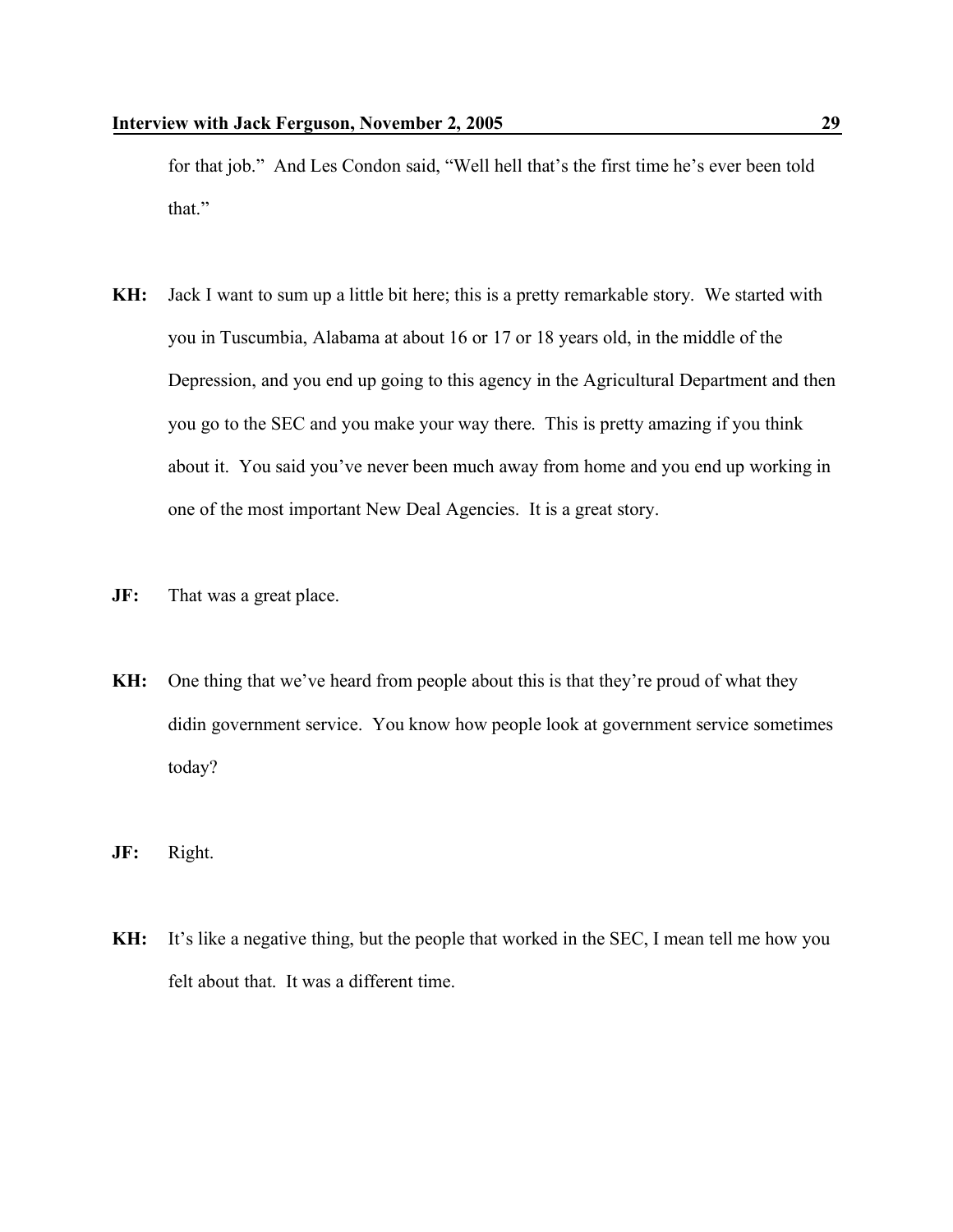**JF:** Let me tell you a little story. One of the Section Chiefs named Bunchman, Herbert H. Bunchman, with whom I also played golf and bridge, got a job down in Memphis with St. Joseph Aspirin or some kind of place.

When I was at the Peabody Hotel near Memphis, I called up Bunchman; I looked him up in the phone book and called his house and I got his son on the phone. And I said, "Is your father there?" He said, "No. He had been dead for 15 years." And I said, "Oh my goodness." I was sorry that I had called there but I knew Bunchman's wife; I didn't know his son.

- **KH:** Any of the folks that you worked with or that you know at the SEC do you know if any of those folks are still alive?
- **JF:** The only one that I know is Frank Trainor. I still keep in contact with him.
- **KH:** We had a great time talking to him on this issue and he's the one who of course gave us your name and said maybe you'd be interested in doing the interview.
- **JF:** That's something I was surprised to hear—Smeltzer was still living.
- **KH:** Karl Smeltzer is living?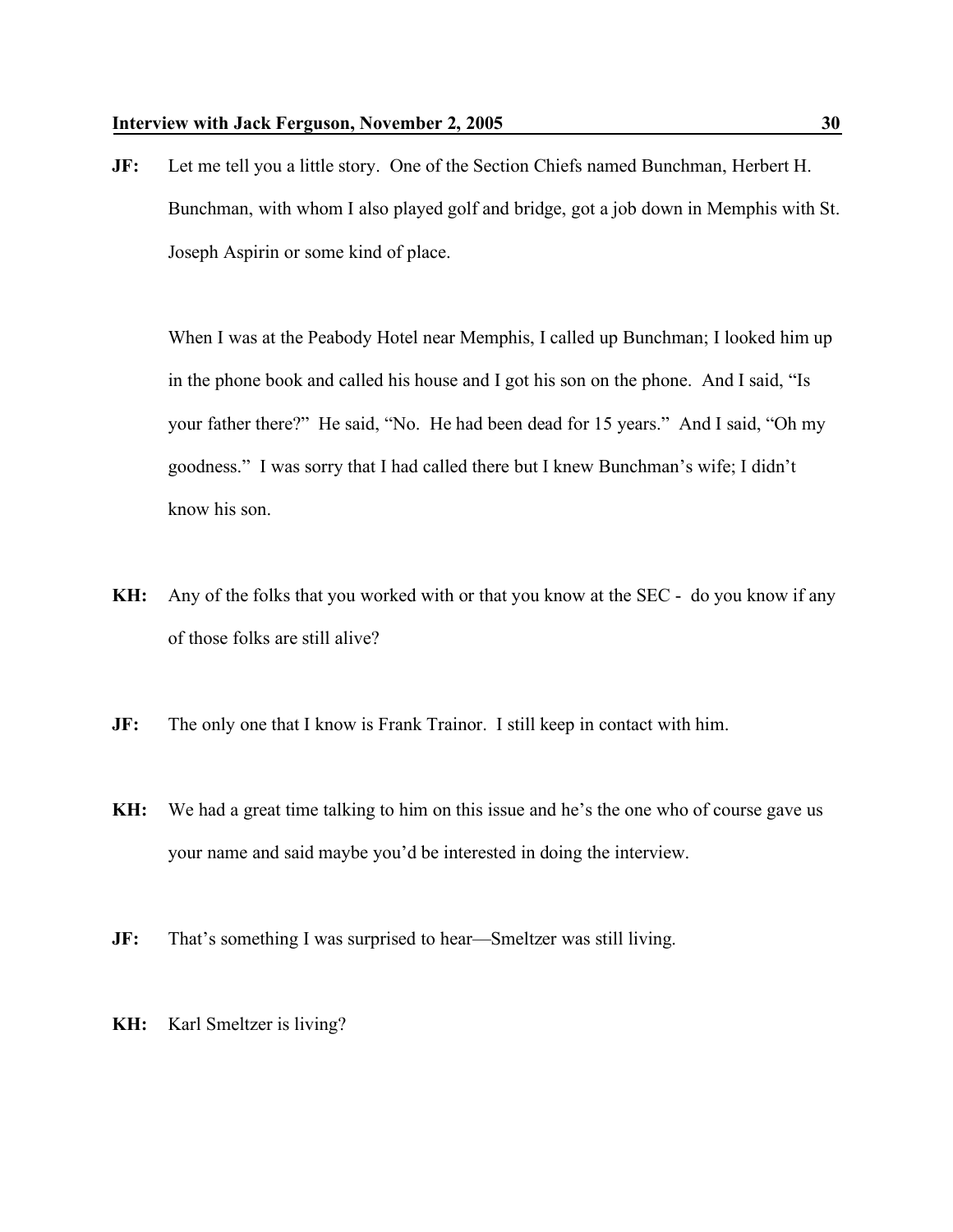- **JF:** The website has a report from him. I told Carla that was my name that was mentioned in the last paragraph as being on the softball team.
- **KH:** Is there anything else that you wanted to tell us about the SEC?
- **JF:** It's a great, great place and such a wonderful place to get started in life. I'm 90 years old now.
- **KH:** Can you imagine if you had a computer back in the '30s.
- **JF:** In all my jobs.
- **KH:** Absolutely.
- **JF:** I did most of that stuff by calling.
- **KH:** I know we were doing the work with the archives this summer and I was going through the paperwork, the letters, and the reports and everything had to be typed and it was just so much paperwork. It just amazed me in how detailed the letters had to be and the numbers had to be—just an enormous amount of work.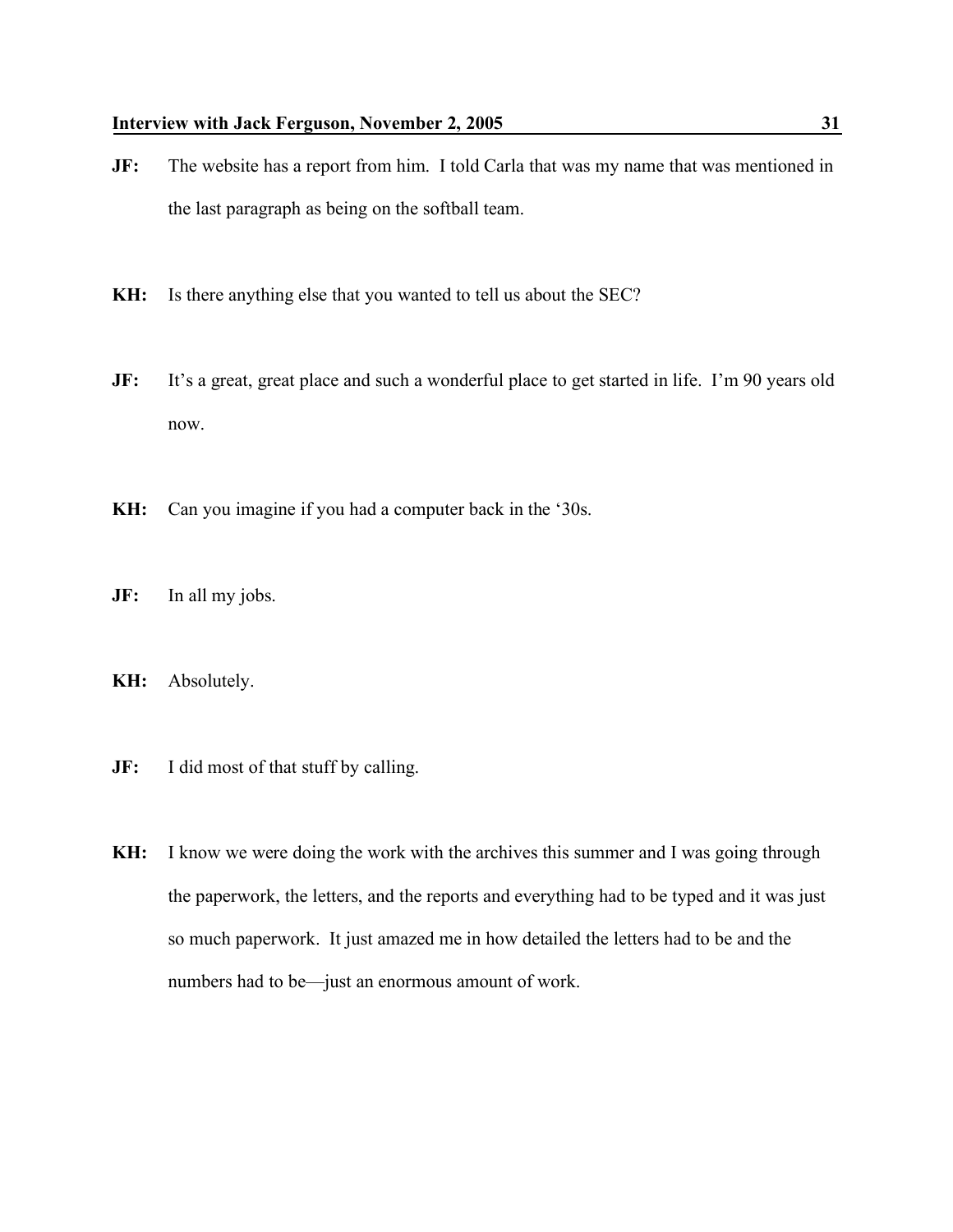- KH: When you see the web pages go up December 1<sup>st</sup> you'll see an awful lot of the stuff that we got from the Archives during the time that you were at the SEC. We went to the Archives and also to the Library of Congress, so we've got a lot of good stuff that's going up.
- **JF:** God I'm interested in that. Now let me tell you my experience on the website, the archives. I was a messenger; I was told to carry something to somebody's office. I went there, just a country boy, and I didn't know what the hell was going on.
- **KH:** Right.
- **JF:** And you know the floors went down instead of up and are like that still?
- **KH:** Well it's different now; they've got some new buildings and they're pretty fancy now but they still have some of the old archives, still too.
- **JF:** Oh okay, well this is the old archives.
- **KH:** Right.
- **JF:** I got on the elevator and the top of it came down and the bottom came up to close the thing. I had never seen that before. I thought, I could get killed here. I got off at the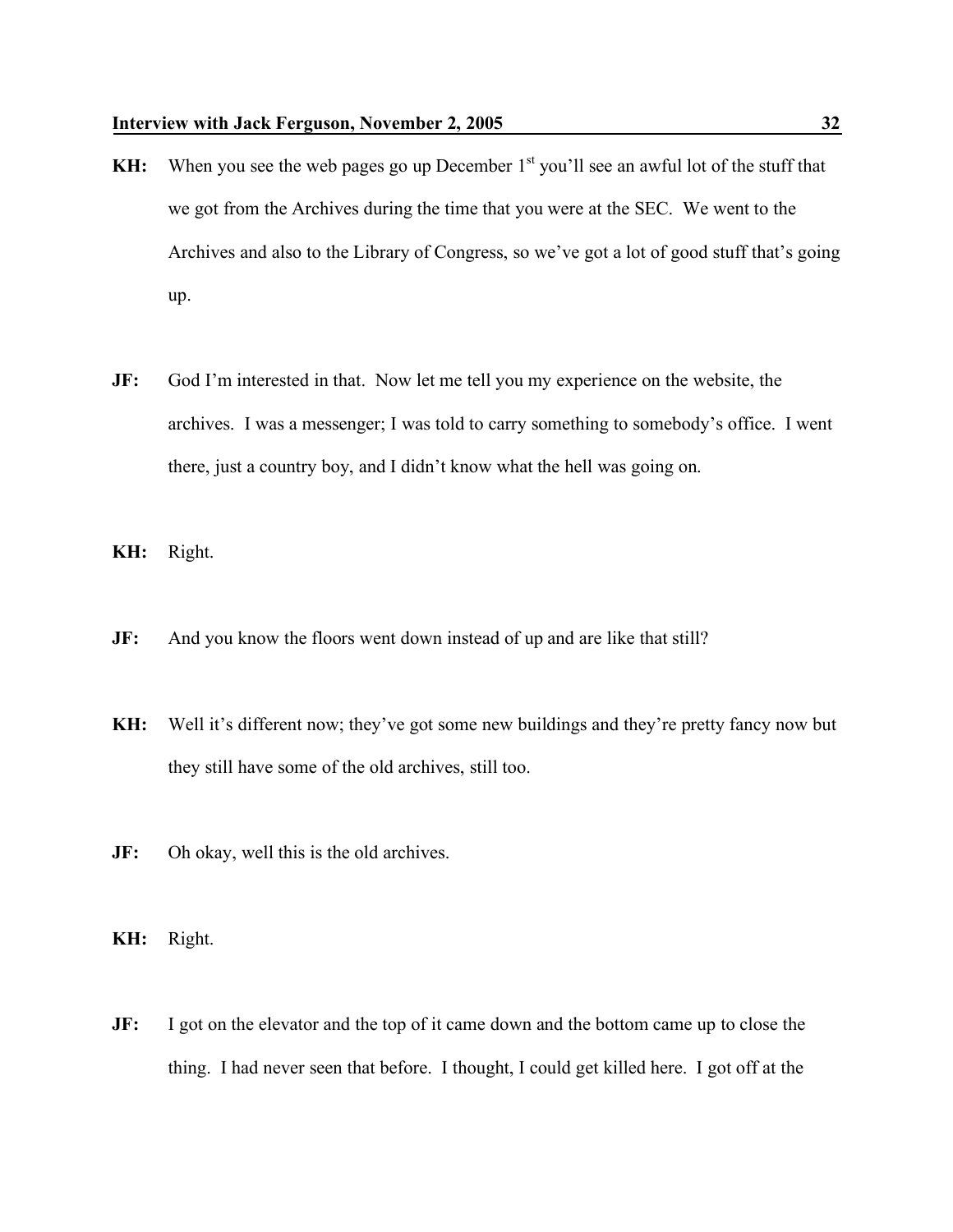third floor, and there were real dim lights in the hall. There wasn't anybody else around that I could see and I was frightened. If I died there I'm already buried.

- **KH:** And they wouldn't find you for twenty years.
- **JF:** But I found this guy's office.
- **KH:** Right.
- **JF:** And I delivered the thing and took them out and everything was fine. But that's my experience there.
- **KH:** But that country boy from Tuscumbia, Alabama did pretty good I think.
- **JF:** Right.
- **KH:** Your interview will be transcribed so people can read it if they want to, or they're going to be able to listen to your interview that we've done today and it's going to be available for people who are interested in the SEC or the New Deal. I lecture to my students and I get to tell them that it's not just an agency. It's people in the agency that made the New Deal interesting. And that's why this is so important for us at the Historical Society to get you folks.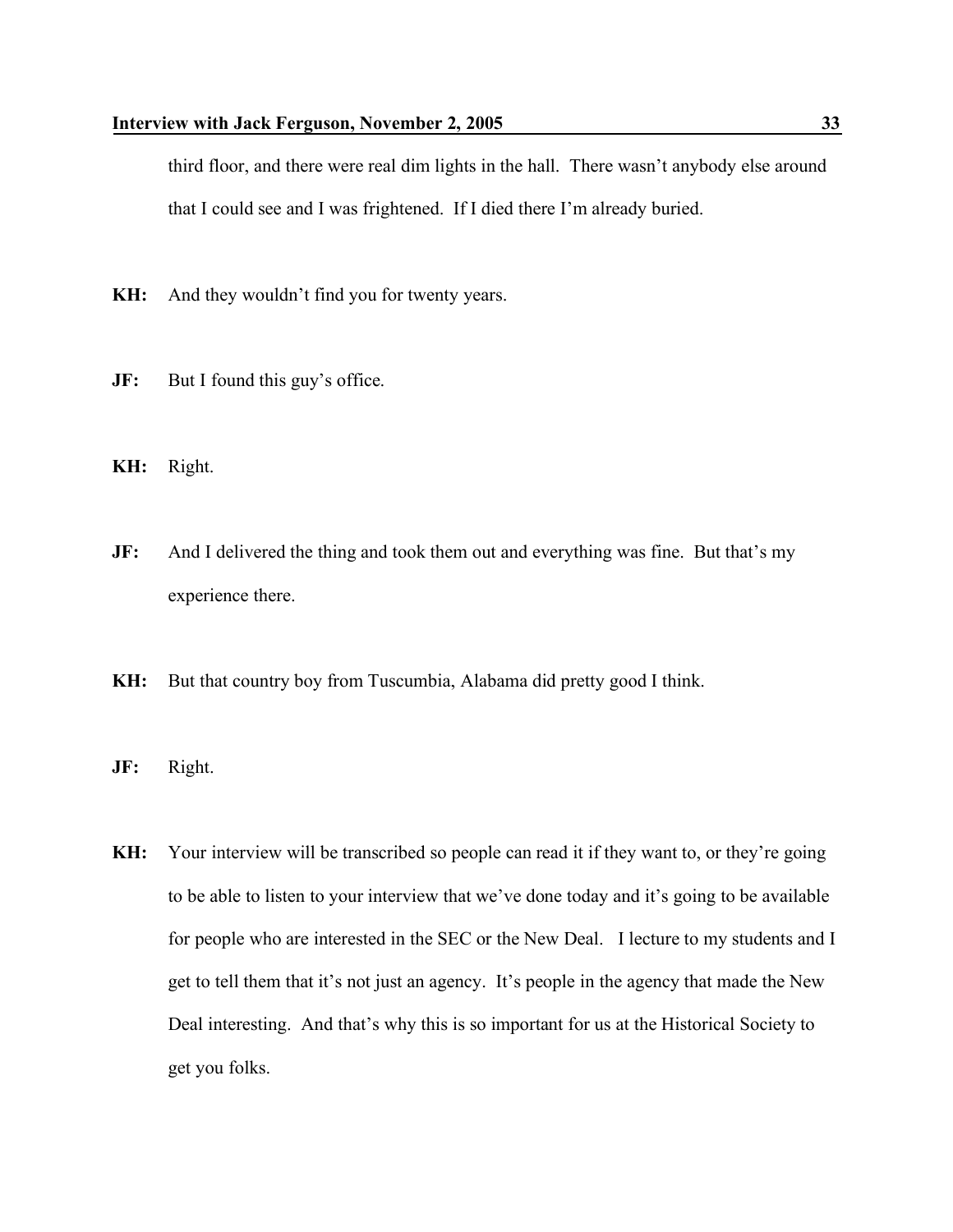- **JF:** I'm so proud that you're doing that.
- **KH:** We're very, very appreciative of the time that you gave us.
- **JF:** I want to do everything possible to help you.
- KH: We're proud of the work that you're doing here to giving us this interview, but we're also proud of your work that you gave the SEC. That's really the story. And that's a big part of American history and you were a part of that in the early years and that's what we're trying to do is preserve that history so people will be able to hear about people like yourself in this early agency.
- **JF:** My stepdaughter said I ought to write a book.
- **KH:** You should put some of these down, but one thing that we've done if you don't do that we've got part of your story down forever and ever right now.
- **JF:** My children gave me a real big birthday for my 90<sup>th</sup> birthday. They gave me a little cap which had a propeller on top of it and said *I don't wanna grow up*," and they took pictures.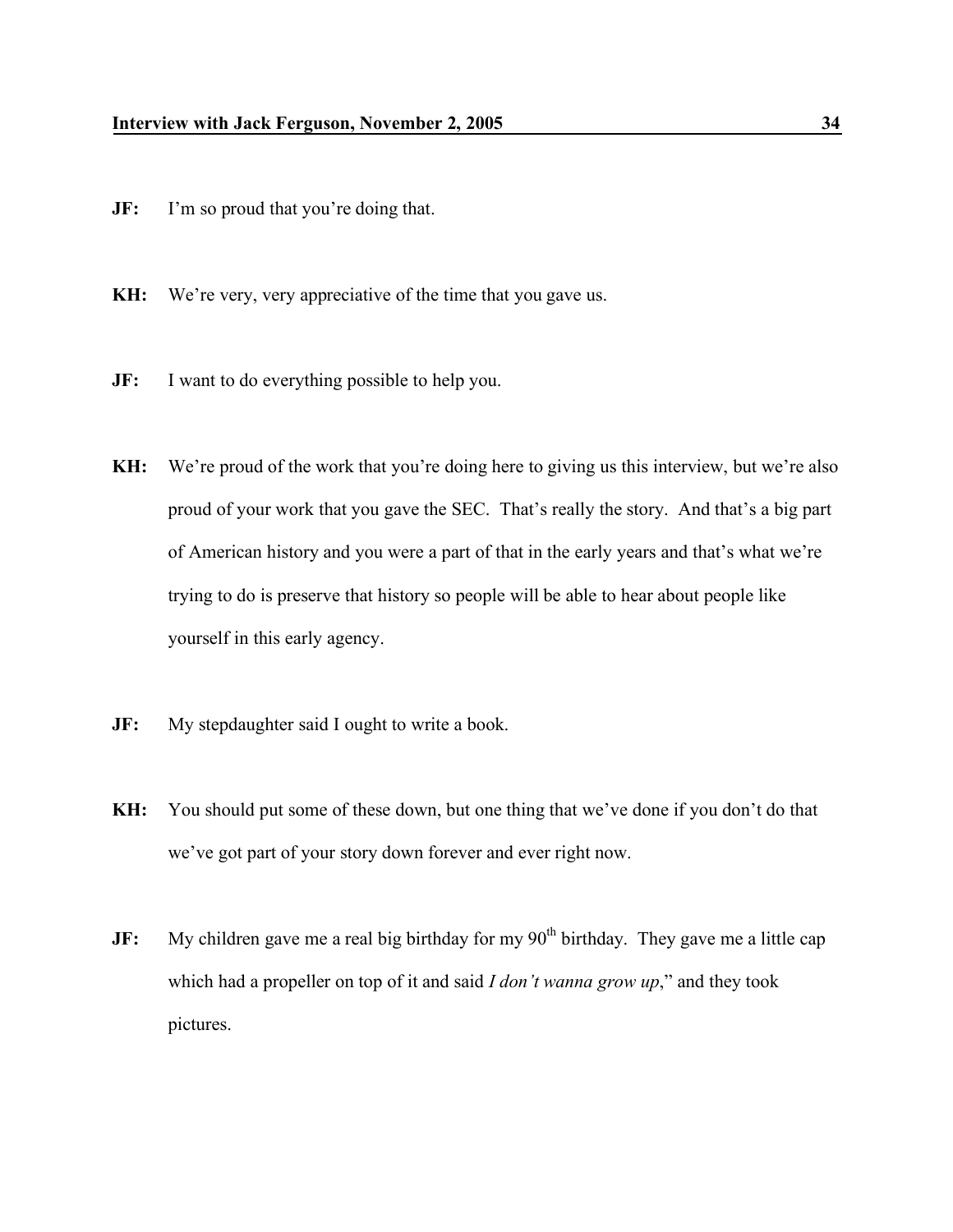Anyway, I told somebody that my head really is my computer. And I've got ninety years of downloading on that computer of memory, but I don't have to click-on.

- **KH:** Well, we clicked on some of it today. We downloaded some of those memories today and they're going to be preserved forever on the historical site.
- **JF:** Well listen; I'm proud to talk to you.
- **JF:** And I've got friends here that I can talk to and Frank Trainor is one of them, too that we can really have fun talking about the old days.
- **KH:** Well I'll tell you what we're going to do. I'm going to send this interview off to Carla tomorrow so it will hopefully get up—we're going to go online December 1<sup>st</sup>. So be looking for it; but if it doesn't go on then it will go on shortly thereafter.
- **JF:** I hope I haven't overdone it.
- **KH:** No; you have not overdone it all. It's been an absolute joy for me to talk to you and I appreciate both the time you gave us today but more importantly I appreciate the service that you gave this country.